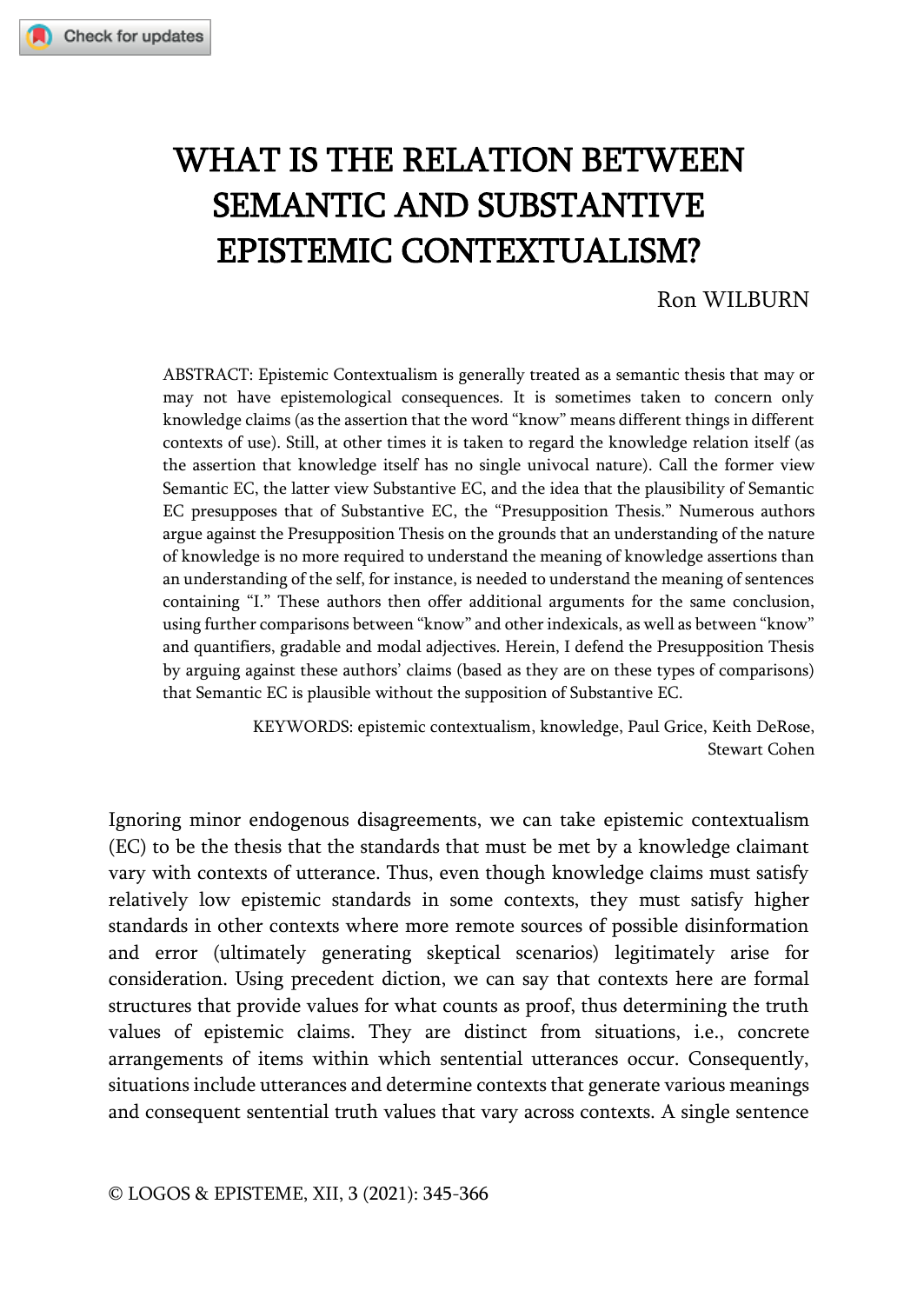can have different truth values at different times as a function of different contexts, which is to say, different situations in which it is uttered.

Thus construed, contextualism is generally treated as a semantic thesis that may or may not have epistemological consequences. It can concern only knowledge claims, or it can concern the knowledge relation itself. Let's call the view that what "knowledge" *means* depends on contextual factors "Semantic EC." Let's call the claim that what knowledge is depends on contextual factors "Substantive EC."<sup>1</sup> Let's call the claim that Semantic EC presupposes and thus implies Substantive EC the "Presupposition Thesis" and the denial of this position "(Epistemic Contextualist) Separatism." More specifically, Semantic EC is the view that "knowledge" discourse has an indexical status that causes the meanings and thus the truth conditions of sentences containing "know" to vary with contextually determined standards of appropriate rigor (concerning stakes, interests, etc.) Substantive EC is the view that the knowledge relation itself varies with differences in contextually determined standards of appropriate rigor (concerning stakes, interests, etc.) Finally, the Presupposition Thesis asserts that Semantic EC is only plausible on the assumption of Substantive EC. It is the view that, if true, Semantic EC provides grounds for Substantive EC because the contextual character of "knows" implies the contextual character of the knowledge relation as a result of presupposing it. The Presupposition Thesis thus claims that Substantive EC is a necessary condition for Semantic EC.

For illustration, consider the bearing of this account on familiar worldly skepticism. Semantic EC maintains that Moore's assertions and those of the skeptic don't conflict. Substantive EC holds that the skeptic can gain no critical traction against ordinary knowledge claims because there is no knowledge relation with a singular determinate nature at issue. The Presupposition Thesis implies that there is no acontextual, univocal meaning of "knowledge" that the skeptic can critically invoke *because* there is no singular, determinate nature that knowledge has.

In what follows, I argue for the Presupposition Thesis. Note that in doing this, I do not lobby for Semantic EC (if anything, I describe reasons to reject it). I merely maintain that the plausibility of Semantic EC presupposes that of Substantive EC. (The task of arguing against Substantive EC itself must wait for another occasion.) To this end, I propose a number of metaphysical assumptions that I take to recommend the Presupposition Thesis.

There are several things worth noting before we begin. First, I take the skeptical problematic seriously in this paper. That is, I reject any putative account of

<sup>&</sup>lt;sup>1</sup> Patrick Rysiew, "Epistemic Contextualism," in *The Stanford Encyclopedia of Philosophy* (Winter 2016 Edition), ed. Edward N. Zalta, URL = <https://plato.stanford.edu/archives/win2016/ entries/contextualism-epistemology/>.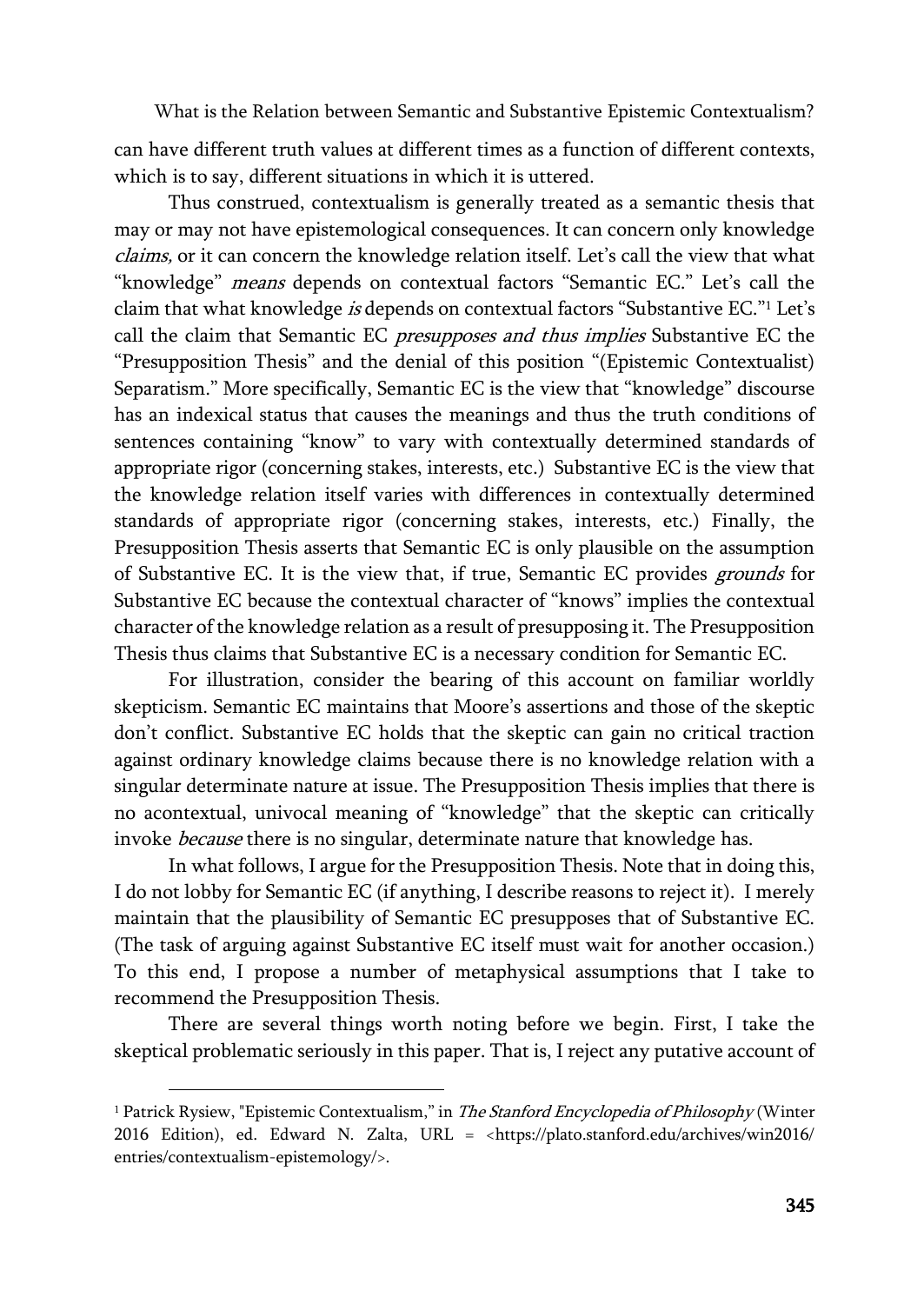knowledge or knowledge discourse that doesn't at least try to say something (either positive or negative) in response to worldly skepticism (rather than merely speak past it). This has several consequences, which I describe below in due course. Also, it bears notice that I intentionally describe the type of Semantic EC with which I deal generically. Even though I invoke Keith DeRose (and a handful of other expositors) most often for exposition purposes, I aim to assume very little about Semantic EC other than what I say in the opening paragraph of this paper. To paraphrase Crispin Wright on the topic of realism, this is best because contextualism comes in so many flavors and fragrances these days that to utter the word "contextualism" is to do little more "than clear one's throat."<sup>2</sup> Numerous distinctions are drawn in the literature. Fortunately, for present purposes, most of these distinctions are irrelevant. It *does* matter here that contextualism regards whether certain mental states of the subject count as evidence at all.<sup>3</sup> For reasons I describe below, It *also* matters here that contextualism is primarily "subject-regarding" rather than "attributer-regarding" (i.e., that it concerns first-person claims about what one knows rather than third-person claims about what others know), and that the circumstances with which the truthfulness of knowledge claims vary are internalist rather than externalist. However, as far as I can see, it doesn't matter for my purposes if we describe the mechanism through which the shifting of epistemic standards occurs in terms of "relevant alternatives,"<sup>4</sup> subjunctive conditionals<sup>5</sup> or varying constraints on epistemic closure principles. Nor does it matter how we rank or weigh the relative significance of interests, expectations, stakes, and the like in our list of meaning-determinative factors. Finally, it doesn't matter if we take the pertinent feature of "known" beliefs to be "sensitivity," according to which one only knows p if one's belief p matches the facts in the closest  $\neg p$ -worlds<sup>6</sup> or "safety," according to which one knows that p only if one's belief p matches the facts in all nearby worlds,<sup>7</sup>

<sup>6</sup> e.g., Nozick, Philosophical Explanations.

<sup>&</sup>lt;sup>2</sup> Crispin Wright, *Truth and Objectivity* (Cambridge, MA: Harvard University Press, 1992), 1.

<sup>&</sup>lt;sup>3</sup> Ram Neta, "S knows that P," *Noûs* 36, 4 (2002): 663-681.

<sup>4</sup> e.g., Alvin I. Goldman, "Discrimination and Perceptual Knowledge," Journal of Philosophy 73 (1976): 771-791; Fred Dretske, "Epistemic Operators," The Journal of Philosophy 67 (1970): 1007-1023.

<sup>&</sup>lt;sup>5</sup> e.g., Robert Nozick, *Philosophical Explanations* (Cambridge, MA: Harvard University Press, 1981); Keith DeRose, "Solving the Skeptical Problem," in Skepticism: A Contemporary Reader, eds. Keith DeRose and Ted A. Warfield (Oxford: Oxford University Press, 1999), 183-219.

 $^7$  e.g., Ernest Sosa, "How to Defeat Opposition to Moore," in *Epistemology: An Anthology*, eds. Jaegwon Kim Jeremy Fantl, Matthew McGrath (Oxford: Blackwell, 2008); Timothy Williamson, Knowledge and its Limits (Oxford: Oxford University Press, 2000), 147.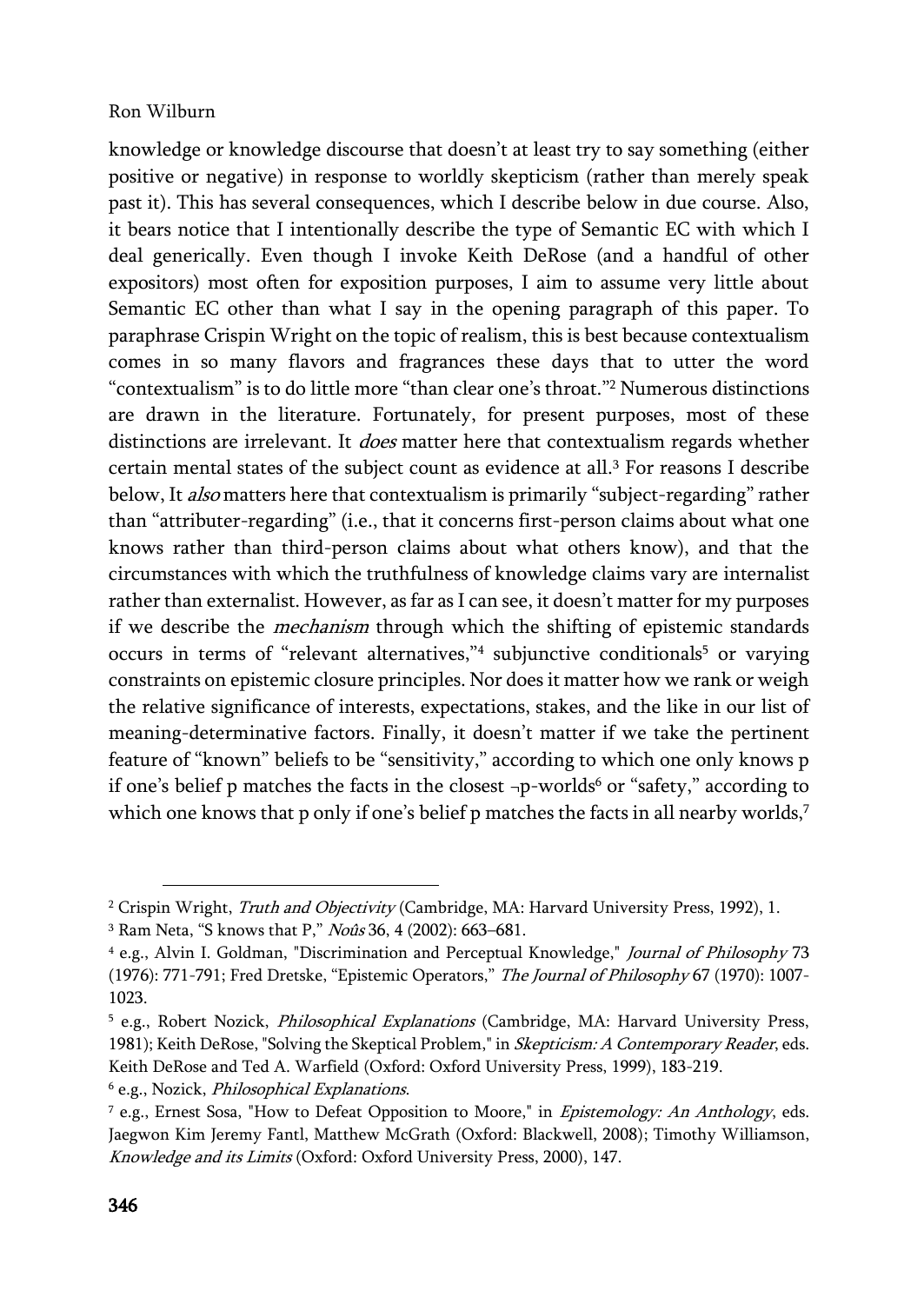or some other sufficiently similar property. I have little interest in the specific question of "which epistemic gear the wheel of context turns."<sup>8</sup>

## 1. The Issue: Indexical Analysis

My suspicion that Substantive EC about knowledge undergirds semantic EC is grounded in a more general conviction which, on the face of it, seems quite common-sensical: all things being equal, prior suppositions concerning the nature, specificity, and determinateness of a term's reference or denotation should inform any semantic analysis of that term. The fact that a term's use is prima facie amenable to a certain analysis doesn't allow us to conclude that said analysis is correct. It tells us only that this analysis is a potential candidate. Though a term's use may be subject to numerous different analyses, the analysis we settle on should be guided, though not completely determined, by our beliefs about the natures of these terms' denotations and what these natures tell us about how these terms effect reference. To do this is to guide our views about language, in part, by our views about ontology. To those who think that such a procedure has things backward and that we should base ontological commitment solely on linguistic practice, I commend an account of things on which language is merely one naturalistic phenomenon among others, and thus part of a world of language-independent facts which it may only imperfectly describe. On the supposition that the primary role of assertive language is to represent reality, reality constrains language, not the other way around. To contend with Quinean pithiness, "ontology recapitulates philology" only to the extent that philology gets things right in the first place.

The claim that ontology recapitulates philology is weaker than the Separatist doctrine that there is **no** essential connection of any sort between semantic analysis and metaphysical presupposition. Quine's view, taken at face value, is a claim about the order of semantic and ontological considerations. Separatism, on the other hand, is the view that Semantic and Substantive EC enterprises are as apples are to oranges. Separatism is a view succinctly expressed by Patrick Rysiew.<sup>9</sup> As he tells it, Semantic

<sup>&</sup>lt;sup>8</sup> Jonathan Shaeffer, "What Shifts? Thresholds, Standards, or Alternatives?," in *Contextualism in* Philosophy: Knowledge, Meaning, and Truth, eds. Gerhard Preyer and Georg Peter (New York: Oxford University Press, 2005), 115. Personally, I believe with Kornblith that so-called "safety" accounts should be modified to include a "sensitivity" element. Sosa himself offers his safety account as only a first approximation, and writes, "What is required for a belief to be safe is not just that it would be held only if true, but rather that it be based on a reliable indication." [Sosa, "How to Defeat," 286] Such an idea of being "based on a reliable indication" suggests a notion of "responsiveness," which itself smacks of sensitivity.

<sup>9</sup> See Rysiew, "Epistemic Contextualism."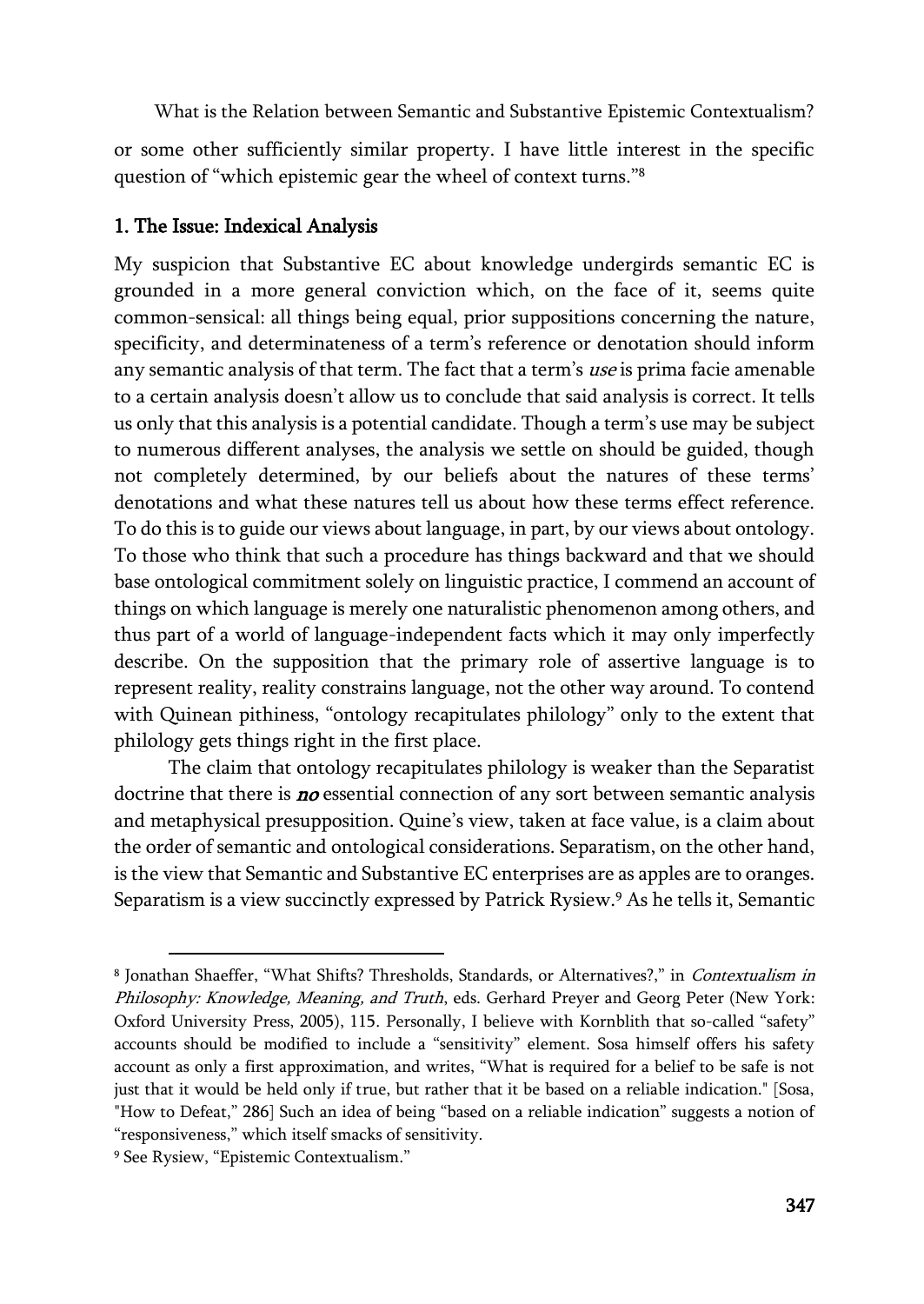EC is a thesis about the truth conditions of knowledge sentences in specific contexts (i.e., the propositions expressed by utterances thereof). In contrast, Substantive EC is a thesis about the knowledge relation itself. As one more contextual term amongst others, Semantic EC's accuracy as a correct semantic analysis of "know" can, therefore, receive support from comparisons with other ordinary language indexicals, such as "here," "now," and "I." The truth conditions of a tokening of the sentence "I hunger for pie" clearly depend on contextual features concerning the speaker's identity, Rysiew concedes, since these features precisely determine which proposition is expressed (who's hungry, you or me?) However, the mere fact that "I" is token reflexive, Rysiew insists, tells us nothing about the nature of the speaker or about the nature of the self more generally. Similarly, he suggests, the contextuality of "x knows that p" tells us nothing about the nature of knowledge. The semantic analyst is concerned to tell us only when the statement "x knows that p" is truthfully asserted. In contrast, the epistemologist is concerned to tell us when x knows that p.<sup>10</sup>

Thus, we are told, the question of what a subject knows is different from the question of what knowledge claims are true of that subject, allowing contextualists to refrain from issuing first-order judgments about knowledge. As Geoff Pynn writes, to truthfully say of a subject that she knows is to claim, in effect, that she satisfies the epistemic standards in place in [the applicable] context. The case for contextualism, Pynn tells us, doesn't involve "some intuitive judgment that [a subject] meets or doesn't meet the epistemic standards in place in the context of a philosophical discussion about knowledge or knowledge claims. Instead, it depends on the judgment that subjects' knowledge claims, as made in their imagined contexts, are true." 11

Most contextualists express sympathy with this idea. Both DeRose and Cohen, for instance, claim to be concerned with whether speakers use "know" correctly, with whether they "speak truly," not with whether said speakers actually know. DeRose claims that he "find[s] skepticism persuasive and [merely] wants to explain the persuasiveness of the skeptic's attack."<sup>12</sup> Cohen maintains that contextualism "preserves our belief that we know things" while "explaining the undeniable appeal of skeptical argument."<sup>13</sup>

<sup>&</sup>lt;sup>10</sup> See Rysiew, "Epistemic contextualism."

<sup>&</sup>lt;sup>11</sup> Geoff Pynn, "The Intuitive Basis for Contextualism," in *Routledge Handbook of Epistemic* Contextualism (Routledge Handbooks in Philosophy) (Oxford: Taylor and Francis, Kindle Edition, 2017), 34.

<sup>&</sup>lt;sup>12</sup> Keith DeRose, "Assertion, Knowledge, and Context," Philosophical Review 111 (2002), 168.

<sup>&</sup>lt;sup>13</sup> Stewart Cohen, "Contextualism and Skepticism," Philosophical Issues 10 (2000): 100.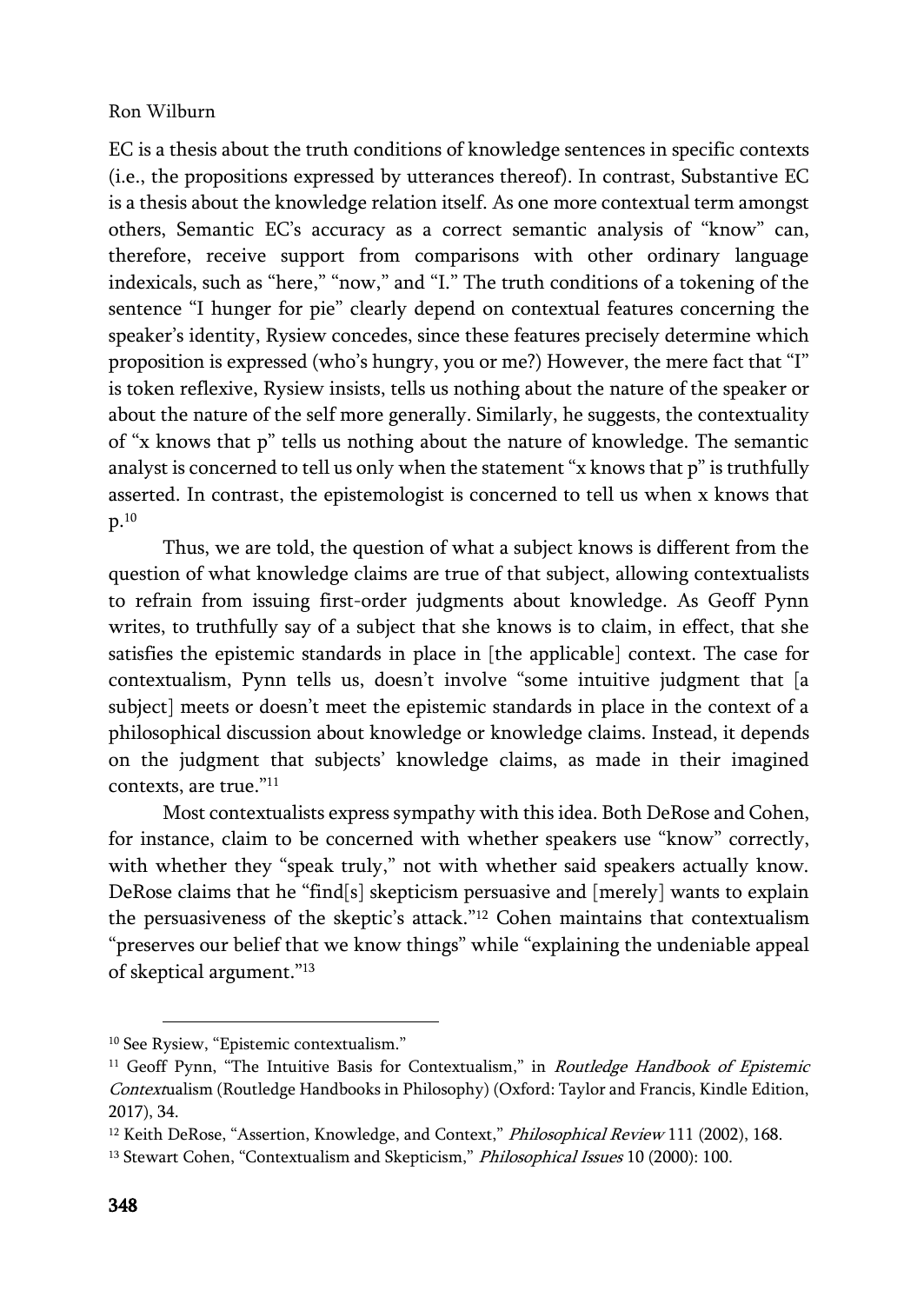## 2. Anomalousness of an Indexical Analysis of "Know"

My argument herein is that DeRose's and Cohen's claims above are mistaken. To provide an adequate account of "knowledge" discourse to the end of "explain[ing] the persuasiveness or undeniable appeal of the skeptic's attack," we automatically disallow ourselves from retaining the distinction that most contextualists posit between Semantic and Substantive issues.<sup>14</sup> However, fleshing out this argument requires the length of this paper. Let's start with first impressions. What should we make of the sort of Separatist argument against the Presupposition Thesis described above?

A recurrent contextualist defense of such Separatism invokes the distinction between subject and attributer stances and the idea that proponents of the Presupposition Thesis suffer from a "levels confusion" between the first-person subject's and third-person contributor's knowledge. Conversational propriety (a factor we consider at greater length below) partly determines whether an attributer can truthfully describe a subject as "knowing." The reason is that such factors affect the content of a third-person attributer's claim without affecting the subject's own epistemic state.

It is critical to note that this move is inapplicable in the present dialectical context. As noted, I take contextualism to be subject-regarding (rather than attributer-regarding), and the circumstances with which the truthfulness of knowledge claims vary to be internalist rather than externalist. These assumptions are not *ad hoc* on my part. As will be remembered, I take skeptical challenges to empirical knowledge seriously. Thus, I take the adequacy of contextualism to depend, in part, on its ability to say *something* (either positive or negative) in response to the skeptic's concerns. Attributer-regarding forms of Semantic EC are unable to do this. Deep skeptical uneasiness cannot even be articulated from the stance of attributers, given that their judgments about the truth values of subjects' knowledge claims necessarily arise from within a naturalistic background of presupposition that they share with these subjects themselves. One cannot purport to offer an attributer account in third-person terms which explains "the persuasiveness of the skeptic's attack" or "the undeniable appeal of skeptical argument" because such accounts manifest a deep misunderstanding of the stance from which the skeptic poses his challenge, and thus a deep misunderstanding of what the skeptic's attack and argument are. Neither can the contextualist, *qua* contextualist, purport to say anything of interest about skepticism when his initial externalist presuppositions alone do most of the anti-skeptical work before

<sup>&</sup>lt;sup>14</sup> Keith DeRose, "Assertion, Knowledge, and Context," Philosophical Review 111 (2002): 168.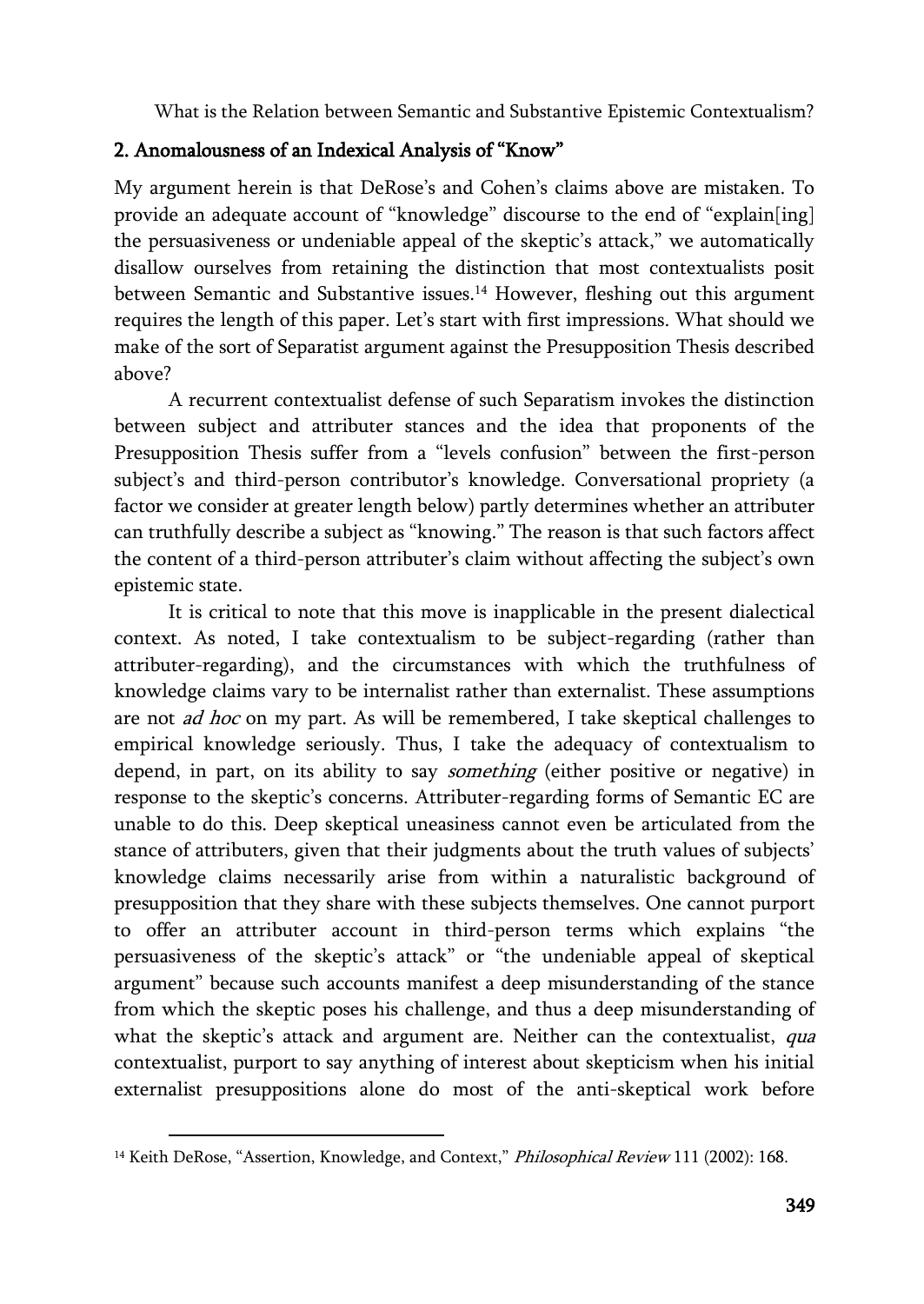contextualist insights even arrive on the scene.<sup>15</sup> For these reasons, I write about first-person "knowledge" and knowledge in the remainder of this paper.

This said, it is not at all clear what the above-described distinction between the Semantic and Substantive enterprises is supposed to be, at least when mindindependent truth (instead of "warranted assertability," "conversational appropriateness," or some such alternative feature [which Pynn invokes under the label "propriety"], directed at something other than truth) is at stake.<sup>16</sup> If we assume, as have I, that ontological supposition should inform semantic analysis, then the kind of distinction between object linguistic and meta linguistic investigation which Rysiew and Pynn propose applies in connection with syntax much more clearly than it applies in connection with semantics. For the disquotationalist, "x knows that p" is true iff x knows that p, even if we take the content of "know" to be determined by the situation in which its utterance occurs. Let's subscript both "knows" and the knowledge relation of this context ("know1", knowledge1) to make it clear that for Semantic EC, both the sense of the term and identity of that term's referent are context-dependent. Even when we do this, our T-Sentence dictates that we only understand what it is for the truth predicate to apply in the metalanguage by referencing the objects and relations picked out in the object language. Understanding when "I know1 that p" is truthfully asserted requires that I understand what it is for me to know<sub>1</sub> that p. However, to understand this, I must surely ask myself what kind of relation "know1" (as opposed, say, to "know2") denotes. To claim Semantic EC is to claim that knowledge is, at most, a disjunctive relation. Thus, Semantic EC makes a substantive claim about the knowledge relation itself, not just knowledge assertions. Specifically, it maintains that there is no knowledge relation, simpliciter, but instead numerous different knowledge relations somehow appropriate to different contexts of inquiry. But such a position, I submit, is just Substantive EC.

This is hasty and thus suspect. So, let's take things more slowly. We can begin by briefly canvassing contemporary trends that have led to EC. These trends are numerous: Malcolm's distinction between strong and weak knowledge<sup>17</sup> and the epistemic pluralism suggested by Wittgenstein's talk of different language games designed for different purposes;<sup>18</sup> relevant alternatives approaches to understanding

<sup>&</sup>lt;sup>15</sup> Kornblith makes much the same point concerning the role that a prior externalism plays in contextualist responses to skepticism (Hilary Kornblith, "The Contextualist Evasion of Epistemology," Philosophical Issues 10 (2000): 24–32).

<sup>&</sup>lt;sup>16</sup> See Kornblith, "Contextualist Evasion."

<sup>&</sup>lt;sup>17</sup> Norman Malcolm, "Knowledge and Belief," *Mind* 61, 242 (1953): 178-189.

<sup>&</sup>lt;sup>18</sup> Ludwig Wittgenstein, *Philosophical Investigations* (New York: Macmillan, 1953).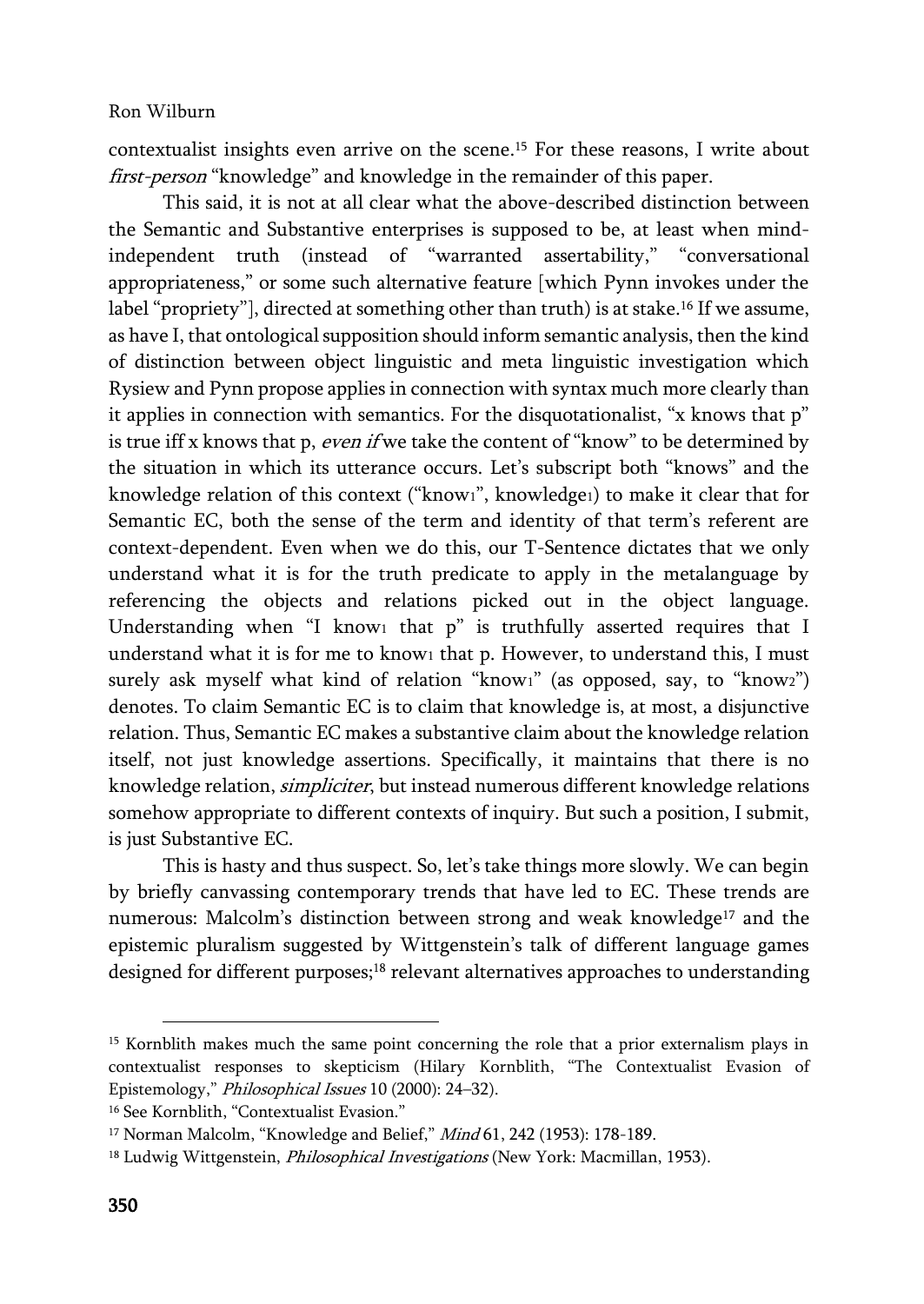knowledge claims, as anticipated by Austin<sup>19</sup> and more explicitly articulated by Dretske<sup>20</sup> and Goldman;<sup>21</sup> the social epistemology movement championed by the likes of Annis<sup>22</sup> and Rorty;<sup>23</sup> and attempts to deal with Gettier cases with the idea that variability in expectations calls for variation in epistemic standards (Pollock, who credits Harman, who in turn credits Sosa).<sup>24</sup>

It is not always clear that these precedent quasi-contextualist treatments are offered as exclusively semantic theses, that is, as theses concerning "knowledge" rather than knowledge. But explicitly Semantic EC seems to come into its own with the advent of the sort of indexical analysis articulated by Rysiew and Pynn above. So, to give Separatism, the idea that Semantic EC is independent of Substantive EC, its due, we would do well to examine some of the contextual terms that are most commonly invoked as precedents to support EC as a distinctively Semantic thesis. If the natures of the items that these terms regard and the ways that these terms affect reference seem significantly different than in the case of "know," this should prove illustrative. How does "know" compare to the sorts of items that contextualists commonly invoke as precedent indexical contextualist terms on whose treatment Semantic EC is allegedly modeled.

Indexical analyses were first offered by Kaplan of "pure indexicals" (terms like "I," which automatically pick out referents irrespective of a speaker's intentions) and "true demonstratives" (terms like "he" which do require an accompanying speaker's intentions or gestures).25,26 I suggest that the first thing to note is that the indexical analysis of "know" is prima facie contentious in a way that corresponding contextualist analyses of these other terms are not. Epistemology displays a long tradition in which "knowledge" is taken to refer to an invariant, unchanging, specific, and determinate relation between claimants and the world, mediated by

<sup>&</sup>lt;sup>19</sup> J. L. Austin, "Other Minds," *Proceedings of the Aristotelian Society*, Supplementary Volume 20: 148–187. 113; cf. ibid., 88.

<sup>20</sup> See Dretske, "Epistemic Operators."

<sup>21</sup> See Goldman, "Discrimination."

<sup>&</sup>lt;sup>22</sup> David Annis, "A Contextualist Theory of Epistemic Justification," American Philosophical Quarterly 15 (1978), 213-219.

<sup>&</sup>lt;sup>23</sup> Richard Rorty, *Philosophy and the Mirror of Nature* (Princeton: Princeton University Press. 1979).

<sup>&</sup>lt;sup>24</sup> John Pollock, *Contemporary Theories of Knowledge* (Savage, MD: Rowman & Littlefield Publishers, 1986); Gilbert Harman, "Knowledge, Inference, and Explanation," American Philosophical Quarterly 5-3 (1968): 164 -173.

<sup>&</sup>lt;sup>25</sup> David Kaplan, "Demonstratives," in *Themes from Kaplan*, eds. Joseph Almog, John Perry, and Howard Wettstein (New York: Oxford University Press, 1989): 481–563.

<sup>&</sup>lt;sup>26</sup> David Kaplan, "Afterthoughts," in *Themes from Kaplan*, 565-416.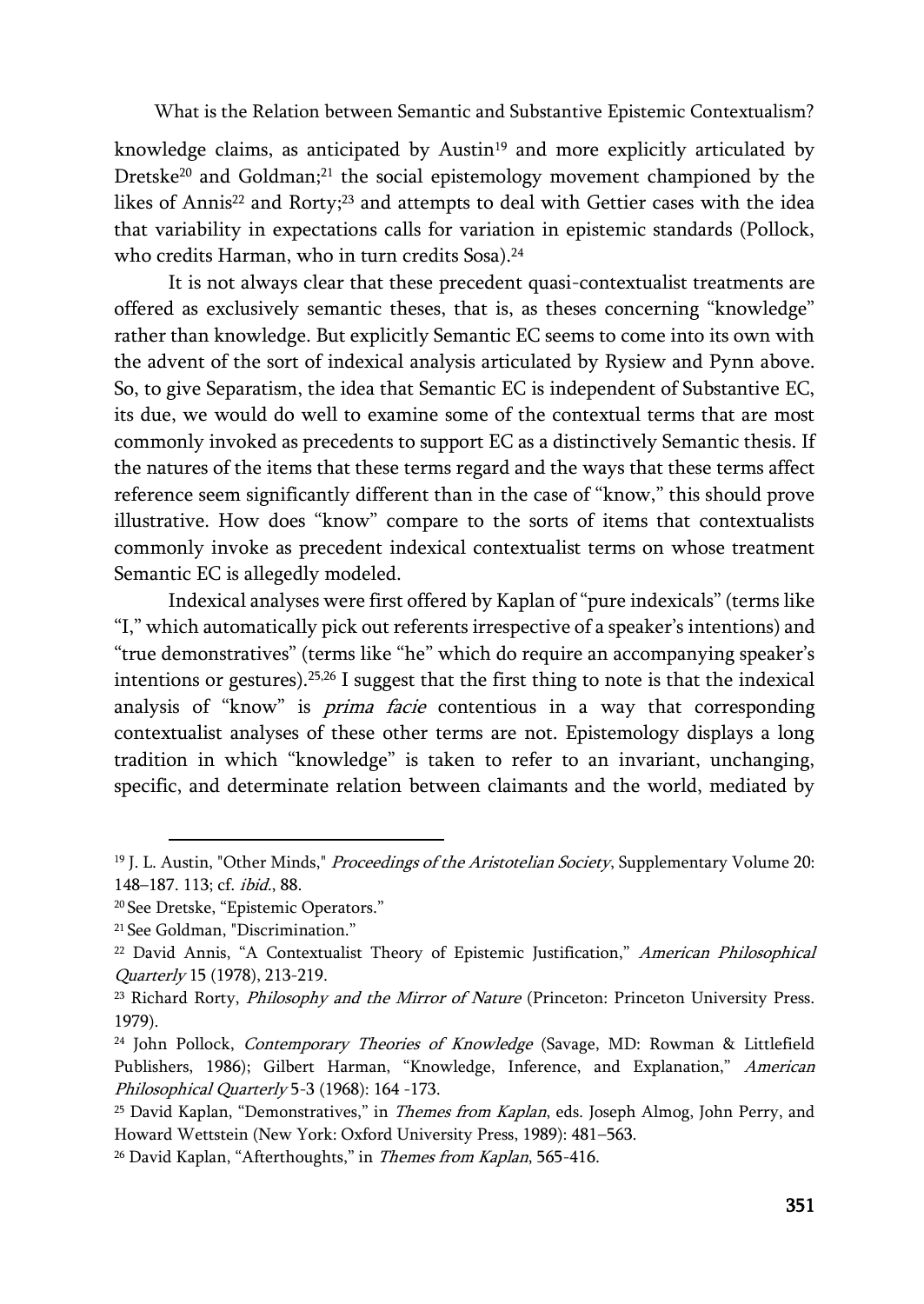evidence. In itself, this fact doesn't speak for or against contextualism, as the traditional invariantist view might simply be misguided. However, it does speak to a distinct difference between "knowledge" talk and the various pronouns, adverbs, and adjectives to which indexical analysis is otherwise typically applied. Semantic EC's advocates present their view as a recent discovery about "know." The likes of "I," "this," "now," "here," "tomorrow," however, were not discovered to be contextual: they were introduced into English to serve indexical functions from the very outset. This fact explains why philosophers have never dined out on the issue of these terms' indexical status, and it grounds the wisdom of Schiffer's observation that it is a general linguistic truth that speakers automatically recognize implicitly relative predications when they occur.<sup>27</sup>

Moreover, when construed as the name of a relation, "know" is very unlike these other examples. "I know that p," where "know" is construed as a two-place relation term, is structurally akin to "I hunger for pie." However, "hunger for," not "I," stands in a predicate position parallel to the position of "know that." And while it may be true (paraphrasing Rysiew) that we need not understand anything about the nature of the self when specifying the conditions under which we truly assert "I hunger for pie," we surely do need to understand something about the nature of hunger for this assertion to have content for us. Similarly, while it is true that we may need not understand anything about the nature of the specious present or simultaneity when specifying the conditions under which "Fred is taking a test now" is true, we surely do need to understand something about the nature of test-taking. Similarly, while it is true that we need not understand anything about the nature of temporal passage when we assert, "Fred is driving to Cincinnati tomorrow," we surely do need to understand something about the nature of driving. And while it may be true that we need not understand anything about the character of the excursionist in question when we assert "He is traveling tomorrow" (perhaps with accompanying ostensive gestures), we surely do need to understand what it is to travel.

The reason for these differences is that to exhibit hunger, take a test, drive a car, or travel is to display a determinate nature or quality satisfying what we might call "non-conversational" criteria, which is to say that to have these properties and relations is a function of something other than satisfying various indicative conversational conventions. In the indexical use of "I," allusion to myself is affected by a direct referential performance devoid of descriptive content. However, reference to "hunger" is not directly affected in this way because the exhibition of

<sup>&</sup>lt;sup>27</sup> Stephen Schiffer, "Contextualist Solutions to Scepticism," Proceedings of the Aristotelian Society 96 1996): 317-333.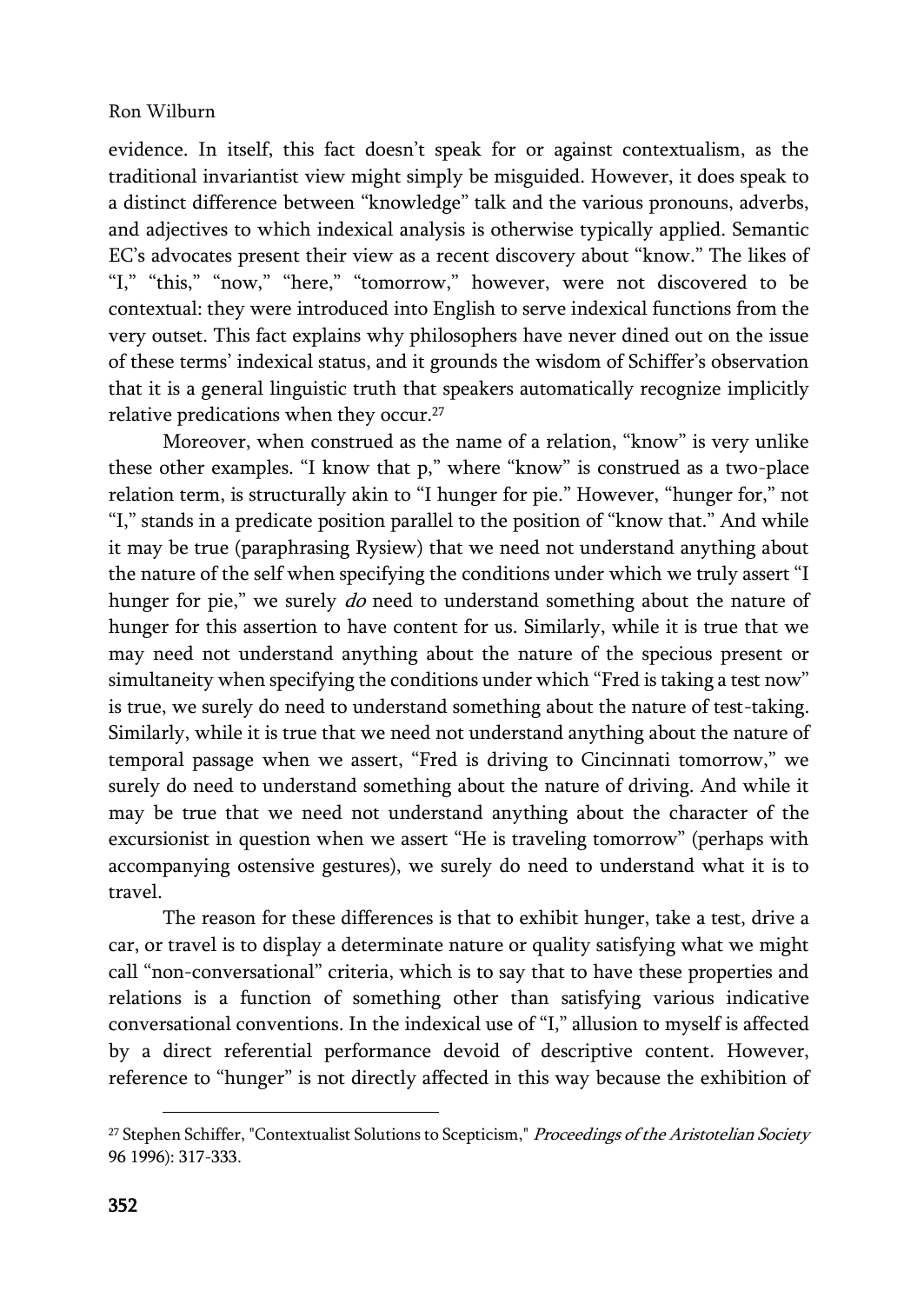hunger is identified through something more than the exercise of various verbal moves supplemented, perhaps, by appropriate motions. "Hunger" designates hunger by satisfying criteria that do or don't obtain irrespective of social performance. For convenience, let's say that a property or relation of this sort has "non-conversational specific criterial determinacy (or "NCS Criterial Determinacy" for short)." Further, we can say that terms like "instantiates hunger," "takes a test," and "drives a car" either do or don't apply when they stand for "non-conversational specific criterial determinants" (or "NCS Criterial Determinants").

I am not claiming here that terms with NCS Criterial Determinacy designate specific items in a way that simple indexicals and pure demonstratives do not. On particular occasions of use, "I" obviously refers to a particular person. Neither am I claiming that indexical and demonstrative terms lack *functional* dictionary definitions concerned to describe what they  $d\sigma$ . "I" clearly means something along the lines of "the first-person singular used by a speaker to refer to himself or herself." Finally, I am *not* claiming here that the "is hungry" relation, unlike "I" (across all occasions of use), has a singular nature (though I presume it does).

The only claim I am pressing here is the following: "it" (or "now" or "she," or whatever), unlike "being hungry," affects reference without the individuating mediation of descriptive content, the concern of which is to describe a nature. This is why we need to understand the meaning of "hunger" to understand sentences in which it occurs in a way that we need not understand "I" to understand sentences in which it occurs. It is also why there is a question of getting things right or wrong in the former cases that doesn't arise in the latter sorts of cases. In these latter cases, the terms apply (even when the sentences in which they occur are false) immediately by virtue of agreed-upon performative conventions. When said performances occur, these terms enjoy immediate application without regard for whether various other non-performative criterial conditions have been satisfied. Once again, this is symptomized by the fact alluded to above. "I," "this," "now," "here," "tomorrow" were not discovered to be contextual: they were introduced into English to serve indexical functions from the very outset. No one ever imagined that the generic "this" was anything other than a term stipulated to perform an indexical function, designed to have variable reference depending upon what one intends or where one happens to point. Nothing had to be known about the range and natures of this term's denotations for it to enjoy immediate use.

"Knowledge," on the other hand, is at least a *candidate* denoter of a relation with such a nature. I submit that this should make us more reluctant to assume that it doesn't denote a relation with such a nature, given that questions about its nature (unlike in these other cases) have a long-standing philosophical pedigree. However,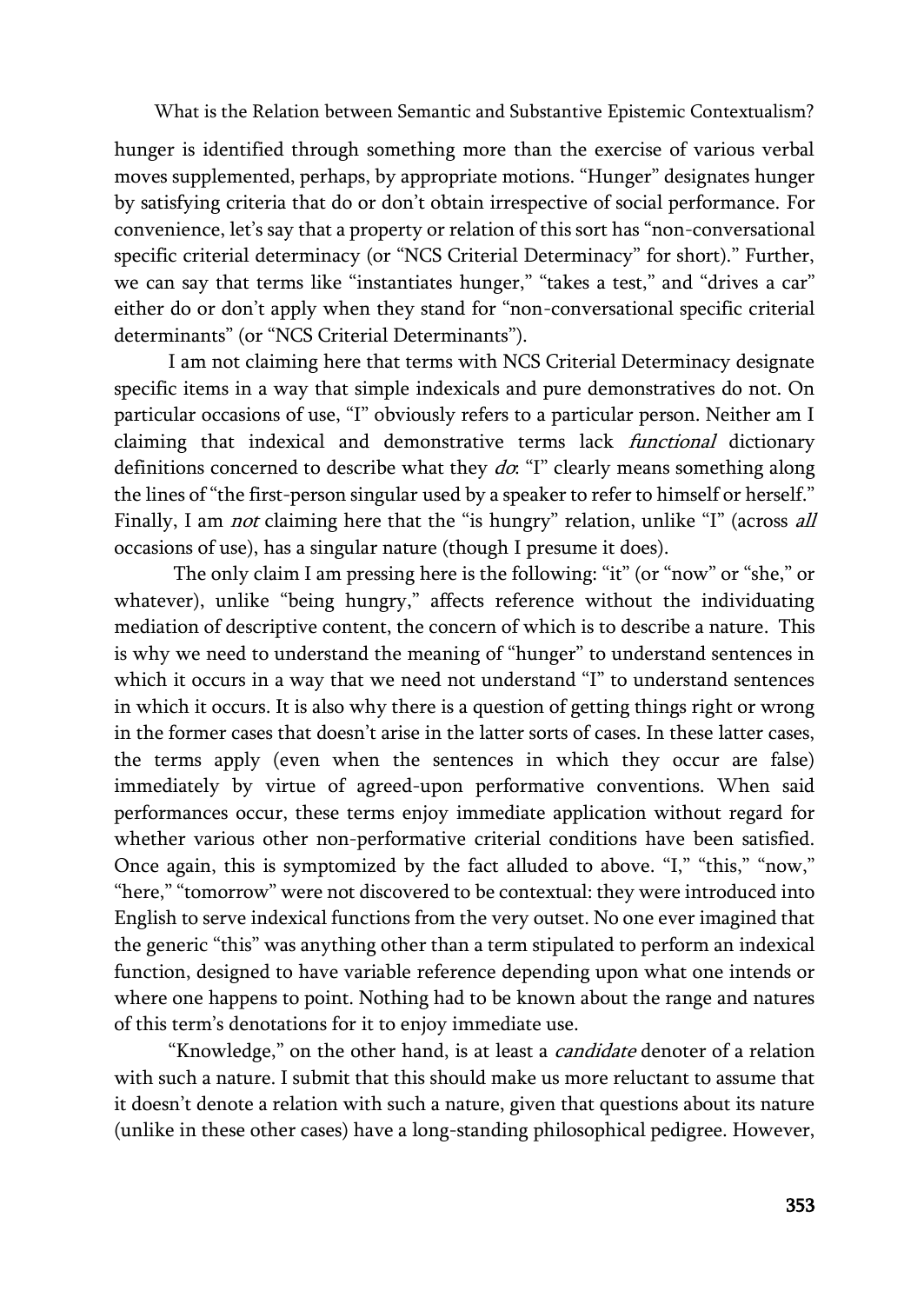my present concern is not to press this claim. My immediate concern is to advance the claim that *if* we assimilate "know" with unproblematically indexical terms, *then* we probably commit ourselves to a contentious view about knowledge itself (i.e., that it lacks an NCS Criterial Determinant nature). And this view, to repeat, is just Substantive EC.

Quantifiers, which have also been proffered as candidate precedents for a contextualist analysis of "know," are similar to indexicals and demonstratives in this respect.<sup>28</sup> Even though "all," for instance, has a functional dictionary definition (along the lines of "used to refer to the whole quantity or extent of a particular group or thing") which tells us what the word does, this is not a definition that gives the word a specific, determinate denotation in the absence of various verbal moves supplemented, perhaps, by appropriate nods and gestures. Or, more precisely, it doesn't do this unless augmented by additional phrases (e.g., "(All) people occupying classroom six in the Humanities building of the University of Woolamaloo campus") which do denote NCS Criteria Determinants.

# 3. Gradable and Modal Adjectives

Pure indexicals, true demonstratives, and quantifiers are not the only terms that have been served up as precedents for a contextualist account of "know." Other terms, subject perhaps to less blatantly indexical analysis, include gradable adjectives, for instance, "warm," "tall," "large," "heavy," and "fast."<sup>29,30</sup> These terms are clearly context-sensitive: the truth value of "My uncle is tall" varies across contexts as a function of which comparison classes prove salient. However, even though these terms have more substantive content than the pure indexicals and true demonstratives considered above, they differ from "knows" in much the same way: they aren't candidate denoters of objects or relations with specific determinate natures captured by non-conversational, non-performative criteria. The reason is that, as property terms go, they shouldn't be taken to denote at all. We don't really believe that there is a property of being warm (full stop) any more than we believe that there is a property of being rich (full stop). But this is because "warm," "rich," "tall," and the like are inherently comparative: a subject can at most be richer (or warmer or taller) than another. Think of the problems Plato encountered when he

<sup>&</sup>lt;sup>28</sup> Jonathan Ichikawa, "Quantifiers and Epistemic Contextualism," Philosophical Studies 155, 3 (2011): 383–398.

<sup>&</sup>lt;sup>29</sup> Stewart Cohen, "Contextualism, Skepticism, and the Structure of Reasons," in *Philosophical* Perspectives 13, Epistemology (1999): 57-89.

<sup>&</sup>lt;sup>30</sup> Keith DeRose, *The Case for Contextualism: Knowledge, Skepticism, and Context*, Vol. 1 (Oxford: Oxford University Press, 2009), 185.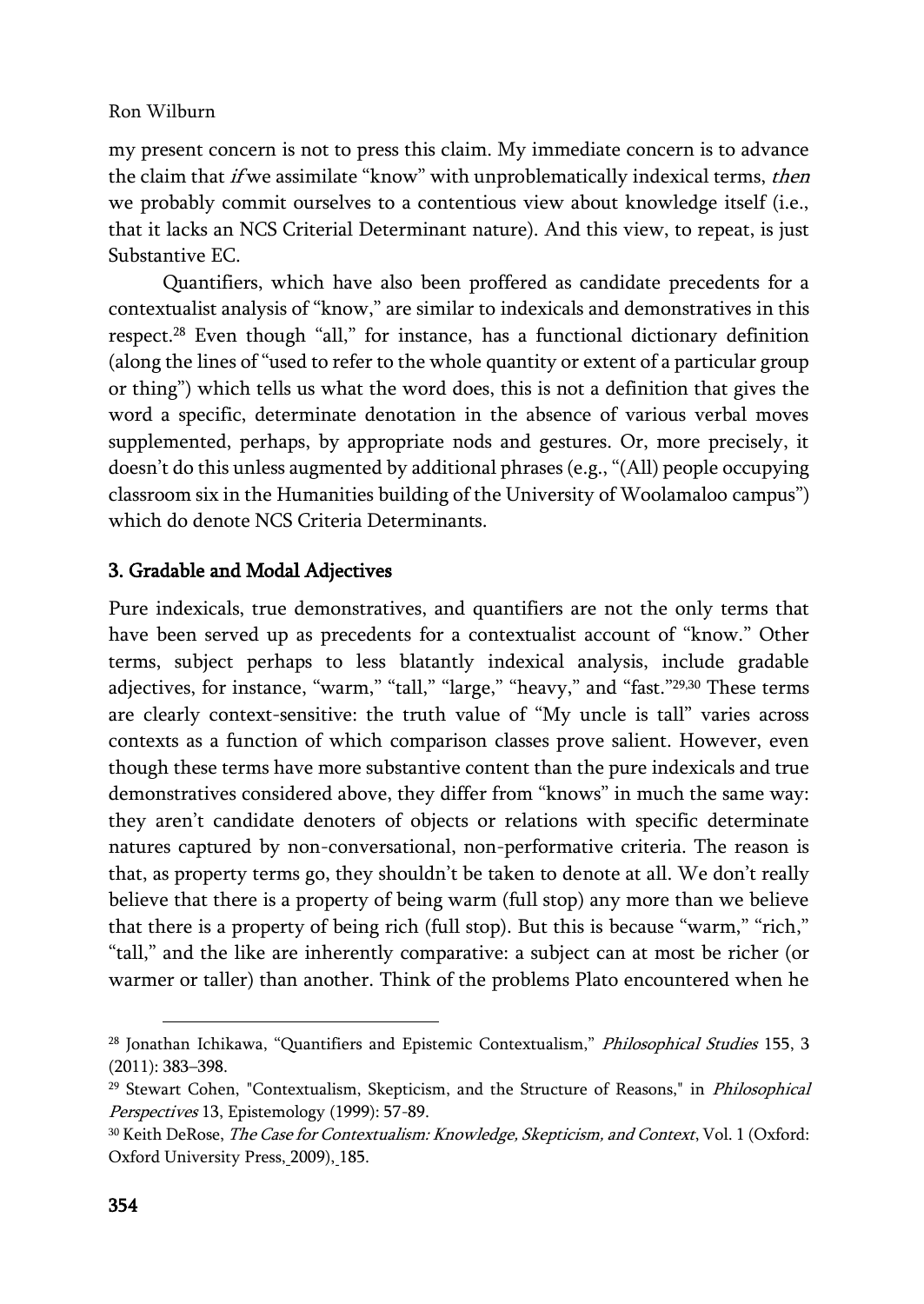considered taking such terms to denote in the concrete world. The earth became a contradictory mess as the selfsame objects became warm and cold, tall and short, large and small. It was primarily for this reason that he eschewed the empirical realm as a hall of mirrors possessed of incomplete reality (not that an appeal to forms did any good). The denotation of "warm" does not have NCS Criterial Determinacy. The denotation of "warmth" does, but only if understood as a quantifiable physical magnitude positioned along a linear scale of gradation. However, understanding warmth in this way is to understand it as physical heat or temperature, thus removing its contextual features entirely.

To be clear, while "warm" doesn't denote a property with a specific determinate nature, "is warmer than" presumably does. Specifically, it denotes a two-place comparative relation possessive of NCS Criterial Determinacy. However, this phrase and others like it do not provide us with a precedent for thinking that Semantic EC is true, as there is no compelling sense in which "is warmer than" is contextual. While the truth-values of sentences arrived at by substitution within [x is warmer than  $y$ ] vary with values for x and y, this is not due to the contextuality of "warmer than," since said contextuality regards issues of reference and denotation, not truth. Undoubtedly, the truth values of sentences of the form "x is warmer than y" do vary with such substitution instances. However, the meaning of "warmer than" remains constant across all its applications: it refers to a single relation, the nature of which is clarified by examples of the true sentences in which it occurs. In other words, "warmer than" purports to designate something with NCS Criterial Determinacy. Or it is at least a candidate example of such in a way that "warm" is not.

In addition to gradable adjectives, other terms have been offered as candidate precedents for a contextual analysis of "knows," modal words like "necessarily" and the subjunctive conditional connective "if… then."<sup>31</sup> The idea here is simple enough: depending on one's interests and purposes, one might mean, say, logical rather than nomological necessity or implication. However, these are telling examples not because they fail as candidate denoters of NCS Criterial Determinacy, but because their indexical status is dubious to begin with. Unlike the gradable terms described above (e.g., "large," "rich"), these are not ordinary language adjectives subject to loose and unthinking use. Instead, they demarcate technical distinctions between types of possibility and necessity, distinctions originally introduced into English to serve very specific functions. Philosophers and mathematicians don't unknowingly mean "logical necessity" as a function of conversational contingencies. These phrases

<sup>&</sup>lt;sup>31</sup> Jonathan Ichikawa, "Introduction: What is Epistemic Contextualism?," in The Routledge Handbook of Epistemic Contextualism (Oxford: Taylor and Francis, Kindle Edition, 2011).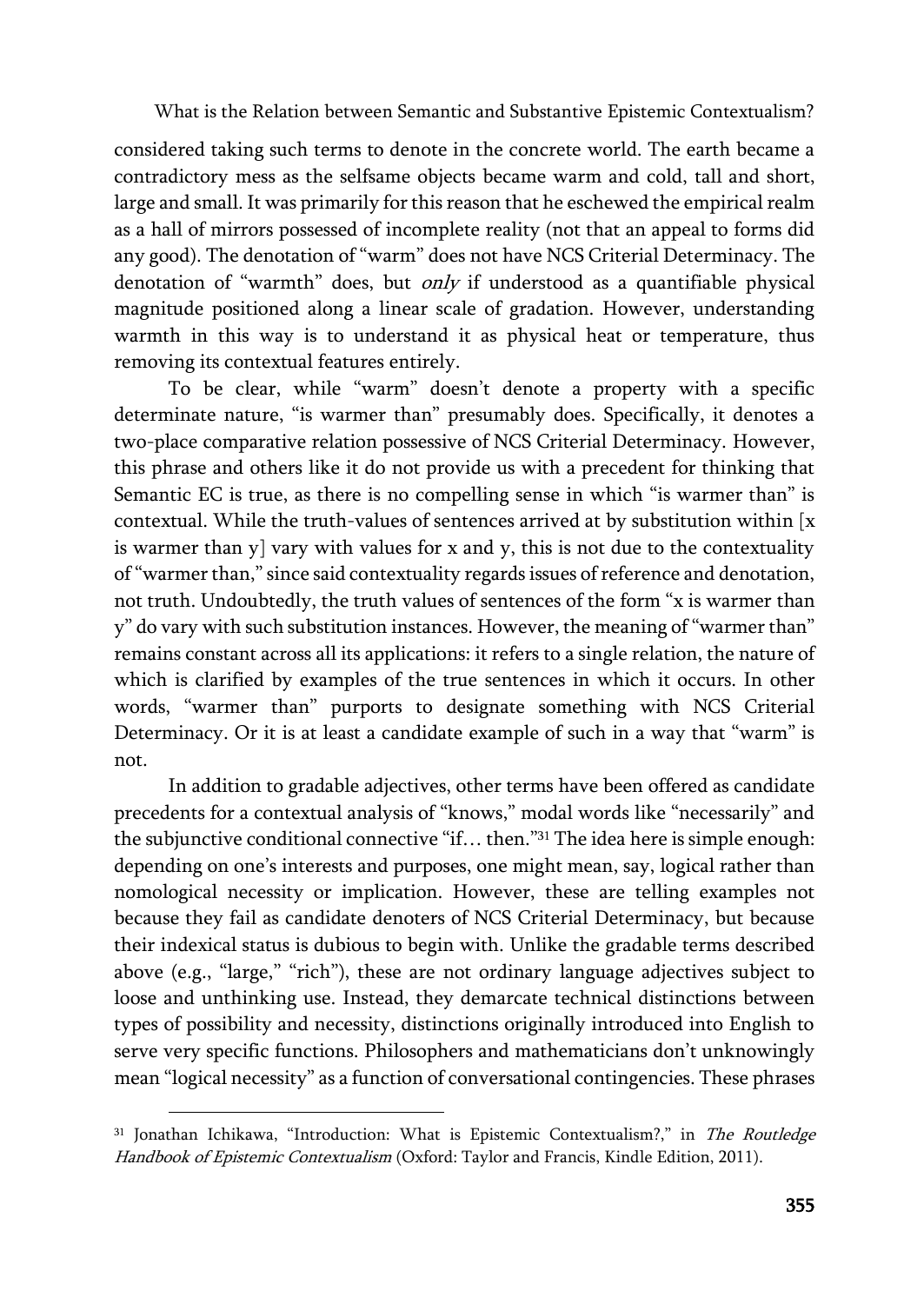mean as a function of speakers' determinate concrete intentions. Given this, I submit, we have no more reason to regard "possible" or "implies" as contextual than we have to view them as merely ambiguous. We have no more reason to treat them as contextual than we have to treat "still" ("immobile" or "quiet") as contextual.

## 4. Conversational Propriety Conditions

Note again both what my overall claim so far is and is not. I am not contending that the terms to which Semantic EC often compare "know" either are or are not indexical. I am claiming that if we take these other cases as illustrative precedents for a contextualist analysis of "knows," then we express sympathy with the view that "knowledge," like these other terms, does not refer to an NCS Criterial Determinant. But this view, I have maintained, is just Substantive EC; it is the claim that knowledge is not a single subject matter with a unitary character. The primary difference between "know" and these other terms is that this anti-realist consequence is only contentious in the case of "know." It is contentious because, unlike these other cases, where we never imagined that our use requires us to affect reference by understanding substantive concepts capturing real properties or relations, this is at least an open question in the case of "know."

One last time, I have argued for this openness in several ways. For one thing, the grammatical character of "know" differs significantly from that of indexicals and demonstratives. We cannot go wrong in applying, e.g., the concept "I," in the way that we might go wrong in using the concept "know" because there is no corresponding way in which we could go wrong. This is because "I" effects reference directly rather than through intermediate descriptive content of the sort that might pick out a kind. For another thing, the contextual character of "know" is routinely proffered by contextualists as a discovery rather than a stipulation, as reflected in the fact that questions about the nature of knowledge have a long-standing philosophical history. Thus, to assert that knowledge has no single, unitary character is to make a contentious and, therefore, substantive claim. In this, it is unlike the claim that the referent of "I," in its various contexts of occurrence, has no single, unitary nature. This latter claim is a nothing burger. This former claim is an assertion of singular epistemological significance.

Perhaps we can circumvent this joining at the hip of Semantic and Substantive EC by de-emphasizing the aim of providing truth conditions for knowledge assertions and emphasizing the aim of offering "propriety" conditions instead as their determinants of meaning. Pynn distinguishes between these two projects when describing the challenges faced by invariantist accounts, which, he claims, fail to accord with our ordinary intuitions concerning when our knowledge assertions are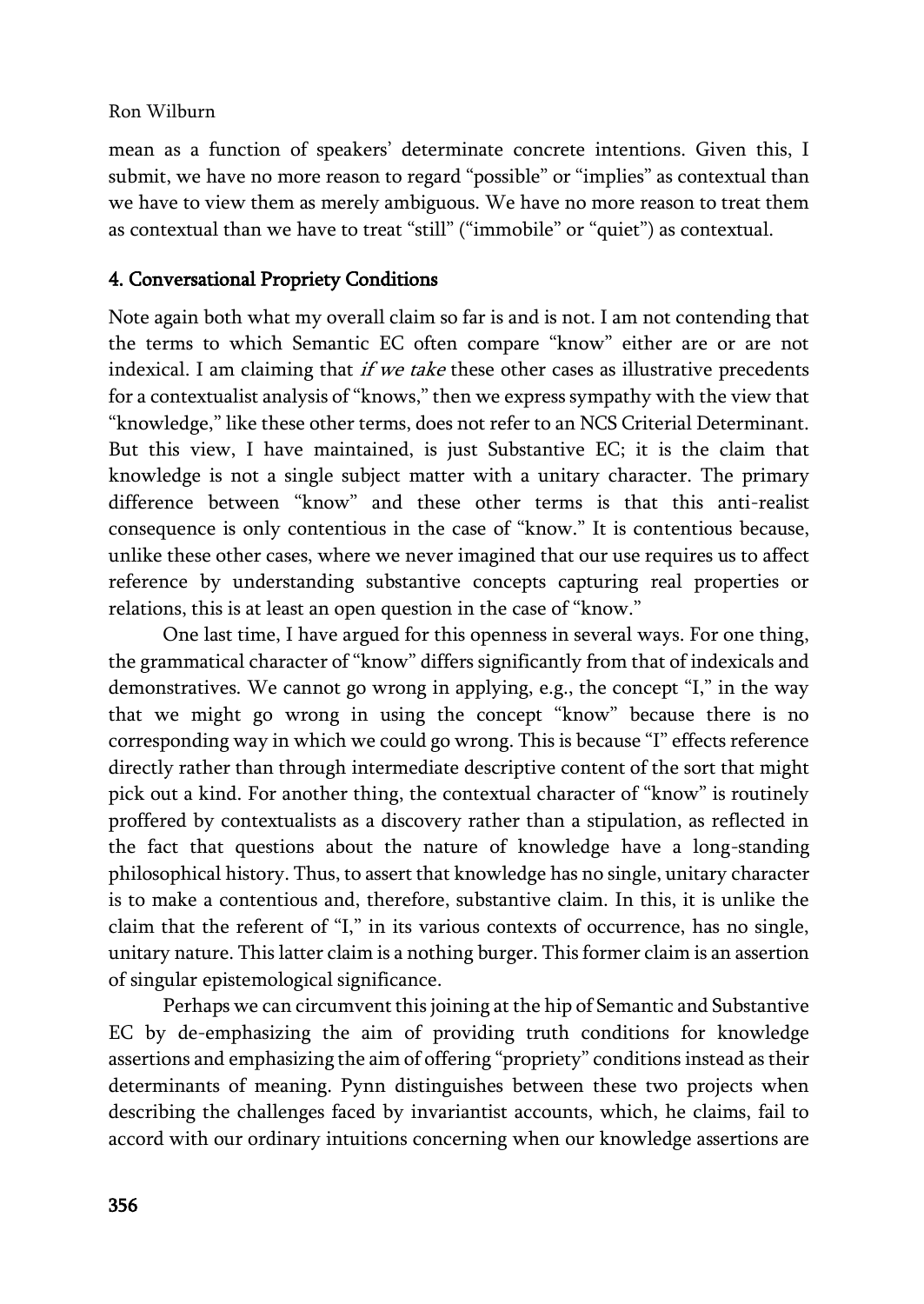veridical or appropriate.<sup>32</sup> Pynn explicitly distinguishes between the two criteria for understanding knowledge attribution sentences described above as the "truth challenge," which requires that the invariantist explain how a knowledge sentence that seems true (e.g., a prosaic assertion about a subject's knowledge of her own handedness offered in a Moorean spirit) really isn't, and the "propriety challenge," which requires that the invariantist explain how a seemingly improper truth attribution about a knowledge claim (e.g., a negative skeptical pronouncement about a subject's knowledge of his own handedness, offered in a Cartesian spirit) is actually "proper." Pynn takes care to distinguish these as two *distinct* challenges and to say that conversational propriety is a measure of something other than truth.

Here "appropriateness" commonly regards the pragmatic consequences of utterance. The idea is that "truth conditions" are assisted by "conversational propriety" conditions to determine meaning. Suppose we give due credit to this aspect of contextualist accounts. Does it, by de-emphasizing truth conditions, somehow yield a Semantic EC which avoids commitment to Substantive EC?

I will not pause here to consider DeRose's critique of specific so-called "warranted assertability arguments." This critique is pertinent to the issues at hand. However, it calls for a lengthy discussion that I can only offer here in glancing by way of extended endnote.<sup>i</sup> Instead, let me argue from a different direction for a claim that even when we turn from truth to warranted assertability conditions in the manner suggested above, Semantic and Substantive EC still remain thick as thieves, as the former recommends the latter. To the extent that we regard conversational appropriateness, understood as something other than truth, as determinative of the meaning of knowledge attributions, we automatically regard the *subject matter* of knowledge talk to possess second-rate ontological standing, as something less than a real, non-conventional relation. In effect, we deny that knowledge has NCS Determinacy. That is, we end up embracing Substantive EC anyway.

In one respect, this might seem like an odd claim. The conversational propriety of a term's use, after all, looks to be an entirely semantic or pragmatic affair, a measure of nothing more than the degree to which various conversational norms have been satisfied. Thus, we might ask, shouldn't measures of conversational propriety be a purely linguistic matter, implying nothing about the alleged referents of the terms at issue? This diagnosis, however, doesn't do full justice to the topic at hand. For, we typically think that semantic analyses in terms of conversational propriety conditions, understood as something other than truth conditions, are appropriate in cases of concepts that fail to denote fully "real" properties existing as a function of what Searle calls "brute" or "non-institutional facts." Searle's definition

<sup>32</sup> See Pynn, "Intuitive Basis."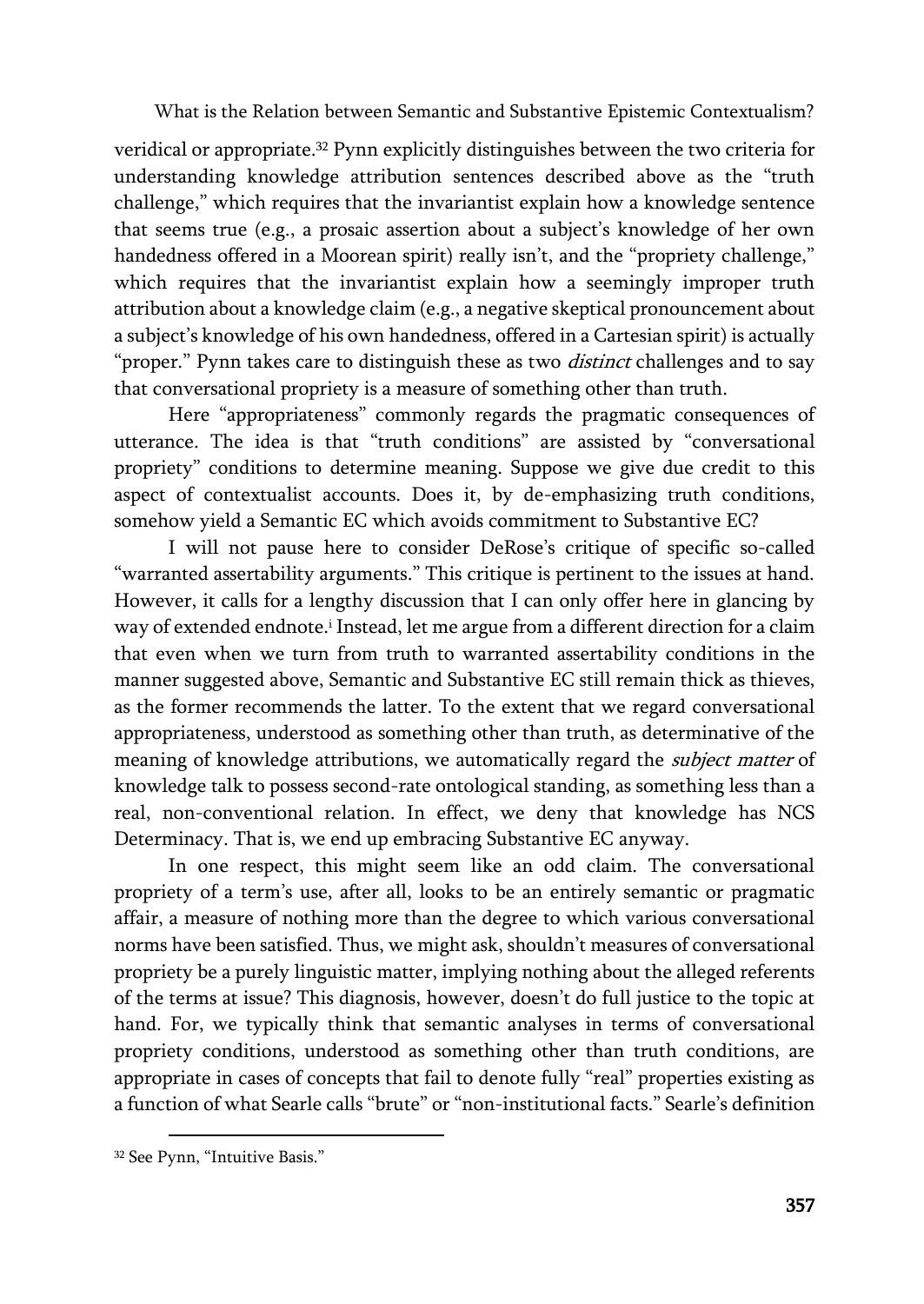of "institutional facts" proceeds in several stages. Take ontologically subjective features to be features of mind-dependent objects in the sense that their existence depends on being experienced by subjects (e.g., phenomenal redness as opposed to electric charge). Take "relative to the observer intentionality" features of objects to be those which fail to exist independently of observers' representations (e.g., being a screwdriver as opposed to being a metal rod with a narrowed blade at one end and a widened casing at the other). Take "agentive functions" to be features of objects which we intentionally assign rather than simply observe or discover (e.g., a rock's serving as a paperweight as opposed to a heart's pumping blood). Take "constitutive rules" to be maxims that define activities into existence (e.g., the rules of chess as opposed to rules of the road, which simply "regulate" the existentially autonomous activity of driving). We can now say that constitutive rules allow people to create social facts by human agreement. It may be an ontologically objective fact that I consume proteins, fats, and carbohydrates without utensils on some particular occasion, but it is merely an institutional or social fact that I display bad manners by eating lasagna with my hands at a black-tie dinner.<sup>33</sup>

To harp further on rules of decorum, consider specifically the etiquette of verbal exchange. We do not think of an act's being socially well-behaved as a genuine, non-institutional property. It is for this reason that we might be inclined to think of "S politely demurred from replying in kind" as a sentence to be understood solely in terms of its local norms of acceptance because it is a case in which truth conditions consist in nothing above and beyond conditions of conversational appropriateness. And though it need not generally be the case that "non-institutional" reality-status and NCS Determinacy march in lockstep (the categories are not coextensive), it seems reasonable to equate them here to the extent that the institutional reality of conversational politeness indexes the meaning of "politeness" to the local ways and customs of the settings in which sentences attributing such propriety to speakers are uttered.

Again, it is important not to misunderstand my point here. My claim is not that "knows" (as a verb) designates a "real" property or relation in a way that "politely" (as an adverb) does not. For all I've said, it could easily be the case that neither "knowledge" nor "politeness" denotes "real" non-institutional properties with NCS Criterial Determinacy. My present point is different: Semantic EC analysis that invokes the evidential authority of "conversational propriety," conceived as something distinct from truth, implicitly suggests a view on which "knowledge" possesses mere institutional or social reality devoid of an intrinsic nature, the lack of which prevents it from enjoying NCS Criterial Determinacy. Thus, the

<sup>&</sup>lt;sup>33</sup> John R. Searle, *The Construction of Social Reality* (New York: Free Press, 1997).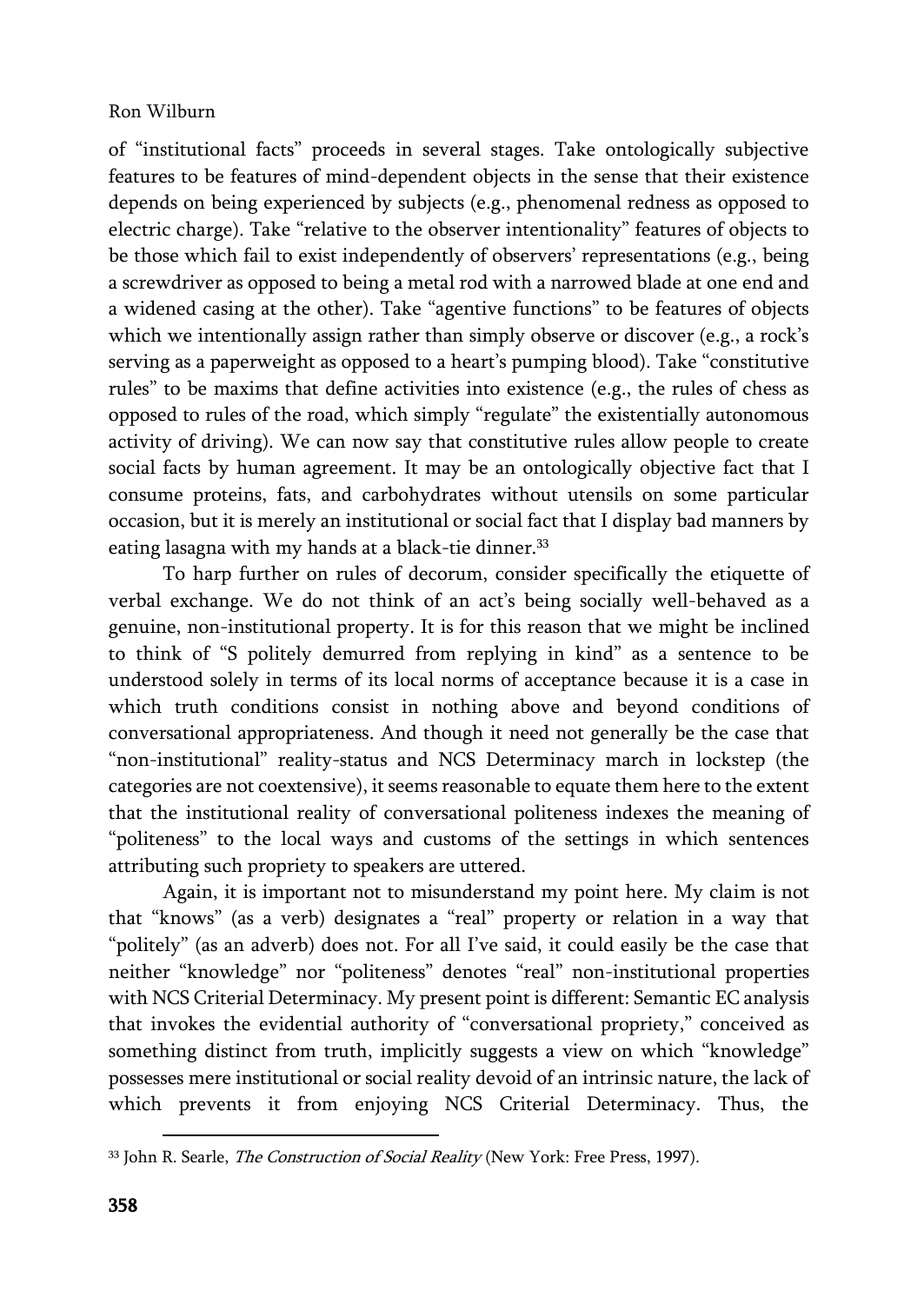contextualist's reliance on such factors of "conversational propriety" presupposes a prior commitment to a view of knowledge as a disjunctive relation devoid of a single univocal nature. And such a view of knowledge, we have noted, is just Substantive EC.

I am speaking above about the case in which "conversational propriety" conditions are viewed as something distinct from truth conditions. We asked if such an approach to semantic analysis might help us avoid the problem we encounter when we consider truth conditions alone. I have maintained that it doesn't. On reflection, however, I think it clear not merely that this approach leads nowhere, but that this approach isn't even an option. For I fail to see how the evidence Pynn invokes to support his "intuitions" about when knowledge attributions are true differs in any significant way from the evidence he invokes to support his intuitions that such knowledge attributions satisfy rules of conversational propriety. The function of declarative sentences is to assert putative facts (or at least present them for contemplation or consideration, as in fiction). Given this, the following is hardly a surprise: to maintain that it is odd to say that a declarative knowledge attribution sentence is true is to asset little more than that said sentence is odd to say.

The most canonical source to consult when asking about the conversational propriety of an utterance, of course, is Grice's list of conversational maxims, his rules of quantity, quality, relation, and relevance.<sup>34</sup> The rule of quantity maintains that speakers should be appropriately informative, providing all and only as much information as needed. The rule of quality holds that speakers should avoid giving false or unsupported information. The rule of relation states that speakers should only say things that are pertinent to the discussion at hand. Finally, the rule of manner commends clarity, brevity, and the avoidance of obscurity of ambiguity. Of these, only the rule of quality may seem, on first inspection, to explicitly regard veridicality. Thus, it may seem that only the rule of quality is a rule according to which an utterance's apparent conversational oddity is tantamount to said utterance's seeming false. On closer examination, however, I submit that the other three maxims express mostly the same concern: maximizing true (or, at least, minimizing false) belief.

Consider the rule of quantity, which dictates that utterances be appropriately informative, providing all and only as much information as is required in the pertinent circumstances. The aim of this maxim is mainly to head off false utterances at the pass. Imagine that I ask a passenger carpooler if there is a gas station nearby, and he replies, "Yes, there is," knowing full well that said station is closed due to the

<sup>&</sup>lt;sup>34</sup> Paul H. Grice, "Logic and conversation," in *Studies in the Way of Words* (Harvard; Harvard University Press, 1991).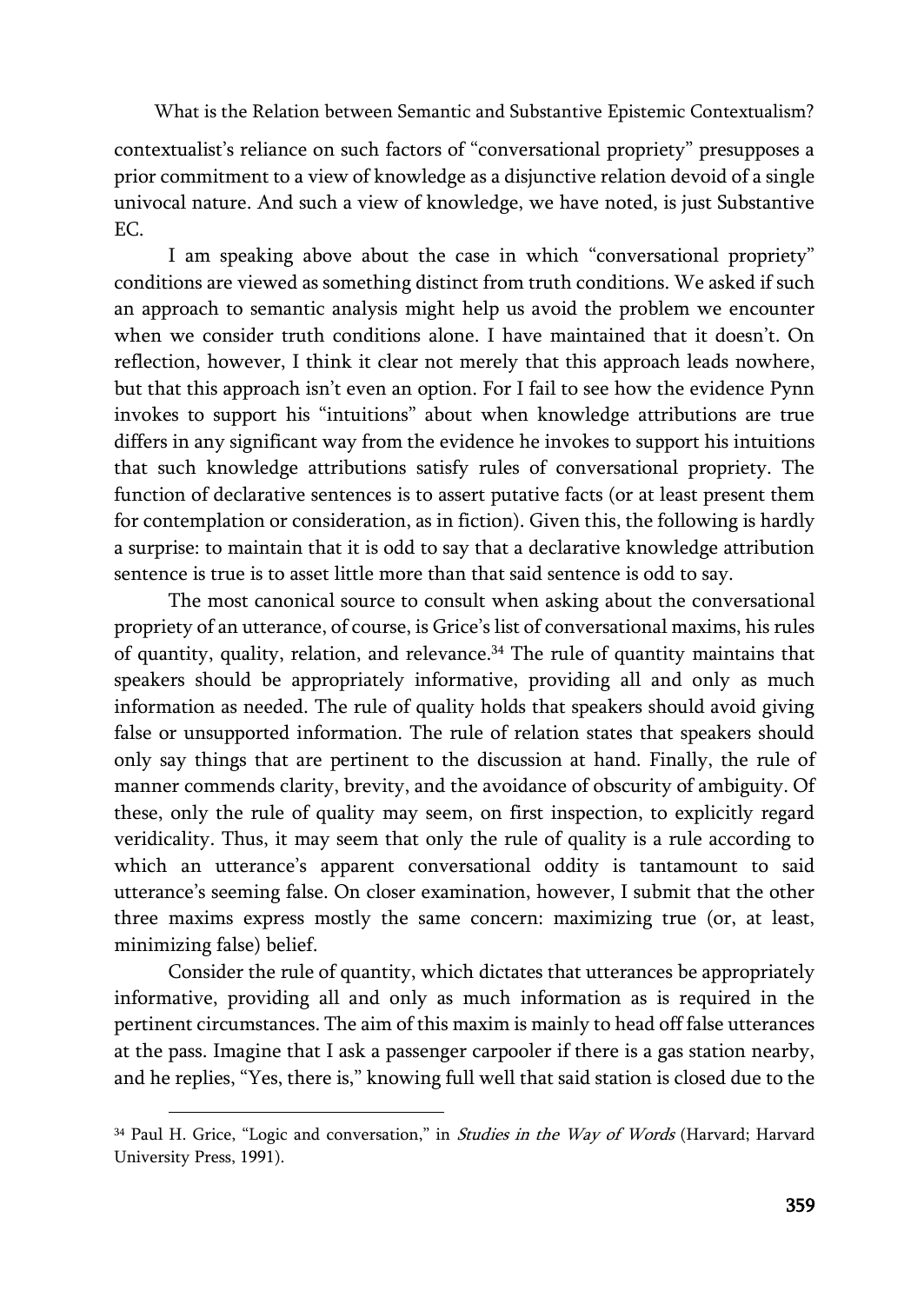recent death of its manager in a freak and tragic blimp accident. His utterance is not odd in the way that it would be odd if he were to suddenly curse my mother. It is odd because he has provided false information to the question which he knows full well I am asking (i.e., "Can I buy gasoline around here?")

Consider the rule of relation, which maintains that speakers should only say things that are pertinent to the discussion at hand. Imagine the situation above, but with the following difference: my interlocutor responds by telling me that gasoline is plentiful in our county (again, while knowing full well that the only local station is closed due to the aforementioned tragedy), perhaps adding that in our state commercial gasoline is required by law to be diluted by 10% ethanol. Ignoring violations of etiquette or expectation (suppose this time he punctuates his sentence with a complicated choreography of belching and tap dancing), the oddness of his response is that it is misleading. He is very simply not answering the question which he knows full well I am asking, and he is inciting inaccurate inferences on my part by prompting me to misread the import of his words.

Consider the rule of manner, which recommends clarity, brevity, order, and a lack of obscurity and ambiguity. Imagine my interlocutor replying with the claim, "I have heard stories from many a weary traveler about a retail enterprise in these parts that sells fuel to those who hanker for commercial exchange." Suppose that he is correct in what he says, but only by virtue of the fact (of which he is fully aware) that a local convenience store dispenses butane tanks for barbeques. The concern for clarity, brevity, order, and non-obscurity are partly stylistic here. However, the primary concern at play is still that of accuracy. Clarity, brevity, order, and comprehensiveness expedite the utterance of determinate, unambiguous, and thus contentful propositions (the only sorts of things possessed of truth values). And the injunction against ambiguity prevents the formation of false inferences on the part of hearers.

This should hardly come as a surprise. Granted, judgments about appropriateness, for Grice, are also driven by the like of our sensitivities to the demands of rational co-operation with our conversational partners. Granted, he famously presents his conversational maxims as corollaries of a cooperative principle designed to ensure that participants in verbal exchanges make "conversational contributions such as are required, at the stages at which they occur, by the accepted purpose or direction of the talk exchange." Granted, he concedes that there are numerous "other maxims" (aesthetic, social or moral in character), such as 'Be polite!,' which are also generally observed by participants and can also generate nonconventional implicatures." However, the conversational maxims of concern to him are specially connected with "the particular purposes that talk exchange is adapted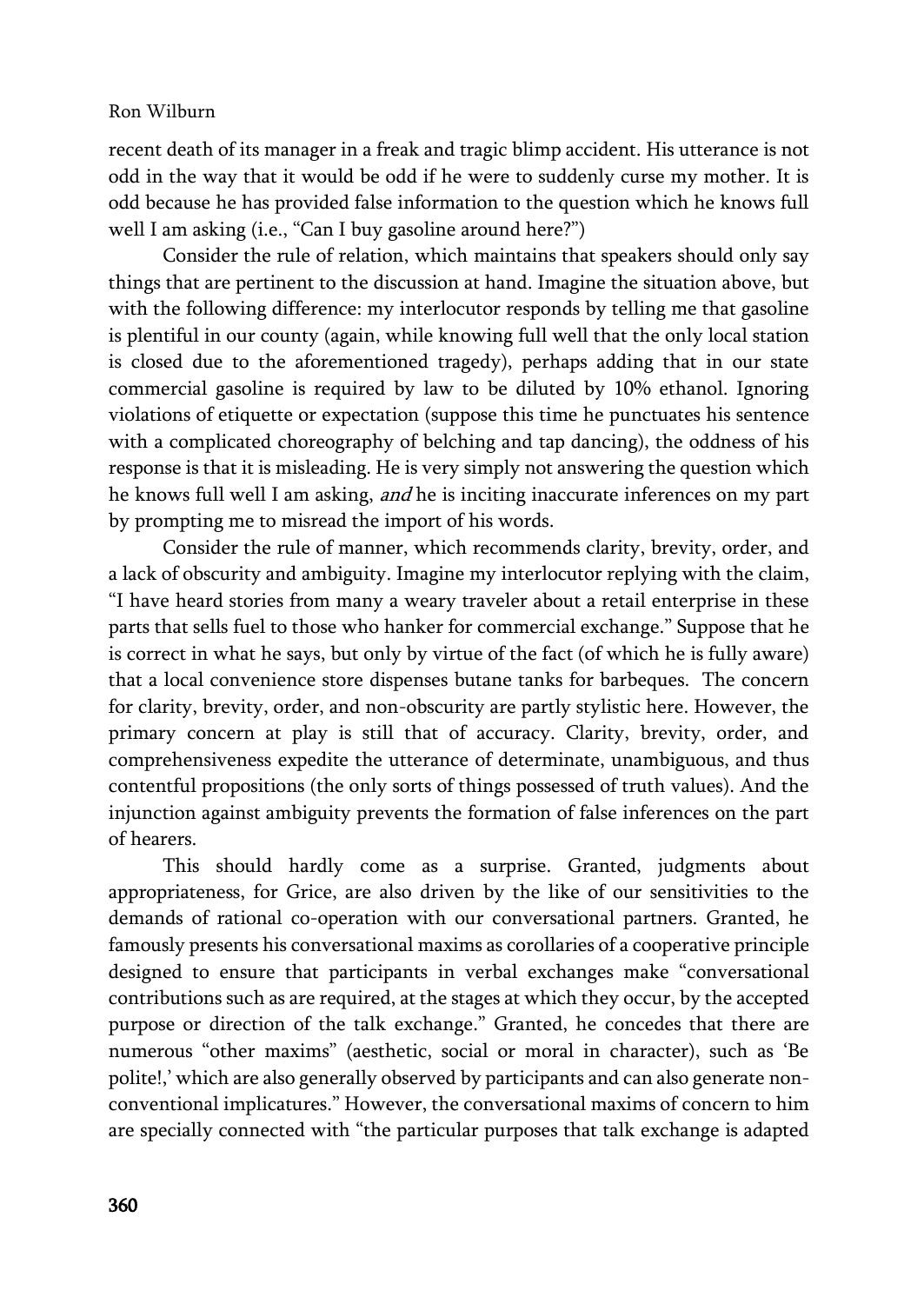to serve and is primarily employed to serve."<sup>35</sup> Since the function of declarative sentences is to assert putative facts (or to at least present them for contemplation or consideration, as in the case of fiction), it is to be expected that the oddity of asserting that a knowledge assertion sentence is true amounts to little more than the oddity of asserting said sentence at all. Consequently, I find the very distinction between Pynn's "truth challenge" and "propriety challenge" puzzling. Given the "purpose and direction" of declarative "talk exchange," the propriety challenge is, for the most part, identical with the truth challenge.

# 5. Conclusions

I have made two fundamental assumptions above. First, I have assumed that contextualism should have something to say (either positive or negative) about worldly skepticism, and that, to do this, it must be construed as internalist and subject (rather than attributor) centered. Second, I have assumed that all things being equal, prior suppositions concerning the nature, specificity, and determinateness of a term's reference or denotation should inform (even if they do not wholly determine) the semantic analysis of said term. From these assumptions, I have argued (in reverse order) for a number of conclusions. First, I have argued that the very distinction between conversational propriety and truth conditions is suspect, as it becomes a distinction without a difference, given the essential point and purpose of assertion. Second, I have argued that reliance upon "conversational propriety" conditions for the semantic analysis of knowledge talk, when *accepted* as something distinct from truth conditions, suggests a commitment to the view that facts about knowledge are merely "institutional," and thus suppose a prior acceptance of the view that knowledge is devoid of a mind-independent nature (i.e., which is tantamount to accepting Substantive EC). Third, I have argued that a contextualist understanding of "know" in terms of Tarskian truth conditions presupposes a prior acceptance of Substantive EC because it fosters an understanding of knowledge as a disjunctive relation devoid of NCS Criterial Determinacy. Finally, I have argued that attempts to understand the alleged contextuality of "know" on the model of simple indexicals also presupposes Substantive EC, as such indexicals also fail to denote NCS Criterial Determinants. My overall conclusion is the following: if we think that semantic analysis should be informed by ontological commitment, we have good reason to believe that the presupposition of Substantive EC gives Semantic EC its force and motivation. The former is necessary for the latter, and Semantic EC is only as plausible as Substantive EC. "Knowledge" refers to

<sup>35</sup> See Grice, "Logic and Conversation," 28.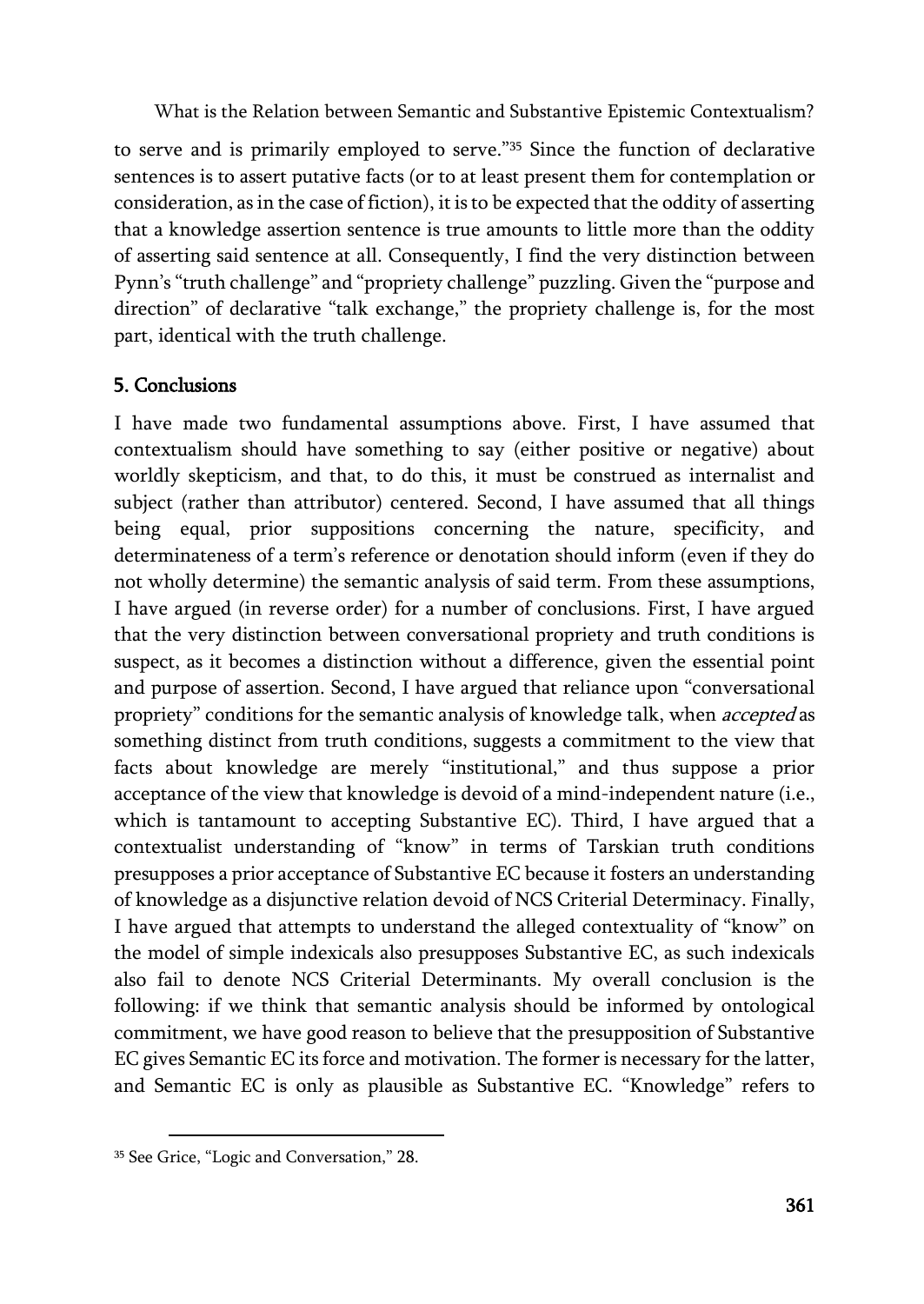knowledge. Thus, we have no reason to think that "knowledge" is an equivocal term unless we suppose that knowledge is a disjunctive relation devoid of a unitary nature. This paper is preliminary to a larger project. Suppose we accept the preceding conclusion that Semantic EC is only as plausible as Substantive EC because the former position is given force and motivation by the latter. Remember that I do not argue above that Semantic EC is false. I argue merely that its plausibility cannot be separated from that of Substantive EC. Given this connection, it is now reasonable to ask if the evidence from use, which is commonly cited in support of Semantic EC, gives us reason to believe the doctrine of Substantive EC upon which the plausibility of Semantic EC depends. But, as I have noted, this is a project which must wait for another occasion.

<sup>i</sup>DeRose does offer more direct arguments against warranted assertability accounts of "knowledge." However, my responses to these arguments are too lengthy to be dealt with in the main body of this text. Thus, I am forced to address them here.

Let's first consider the epistemic case, about which so much more has been written. In part, DeRose recommends this construal on the basis of his alleged demonstration that invariantist analyses fail, for independent reasons, to explain away our actual patterns of knowledge ascription in a convincing fashion. Contextualism would win support, in this case, for lack of competing alternatives. It would win, in effect, by being the only game in town. On DeRose's telling, the most widely advocated mechanism for explaining away such patterns of usage is that of "warranted assertability." However, DeRose argues that no such account could ever explain the observed mechanics of epistemic attribution. (See DeRose, "Solving the Skeptical Problem"). DeRose's reasoning here is largely comparative: "know," he argues, proves a poor candidate for such a diagnosis when compared to other terms to which such warranted assertability maneuvers (i.e., WAMs) clearly apply. More specifically, DeRose maintains, there are several conditions governing the proper application of WAMs, constraints which knowledge attribution fails to satisfy.

On DeRose's telling, there are essentially four such constraints, reordered here for convenience. The first constraint is that WAM-amenable assertions (e.g. "It is possible that P," uttered in circumstances wherein one knows very well that P) share apparent truth-values with their contradictories (e.g. "It is not possible that P"). The second constraint is that true implicatures cannot substantively modify a person's attitudes toward false assertions. That is, one may not judge an assertion to be true simply because one judges its conversational implicature to be true. The third constraint is that WAM-amenable statements (e.g., "It is possible that P") seem false as a result of conversationally implying other sentences that are false (e.g., "I don't know that P). The fourth constraint is that such conversational implicatures occur in accordance with general and systematic (rather than particular and  $ad hoc$ ) rules of conversational implicature. Together, these four conditions on legitimate WAMs are supposed to block the epistemic invariantist's use of this strategy, forcing us to accept the contextualist's alternative proposal. The conditions fail to do this, however. To see why, let's consider each in tum.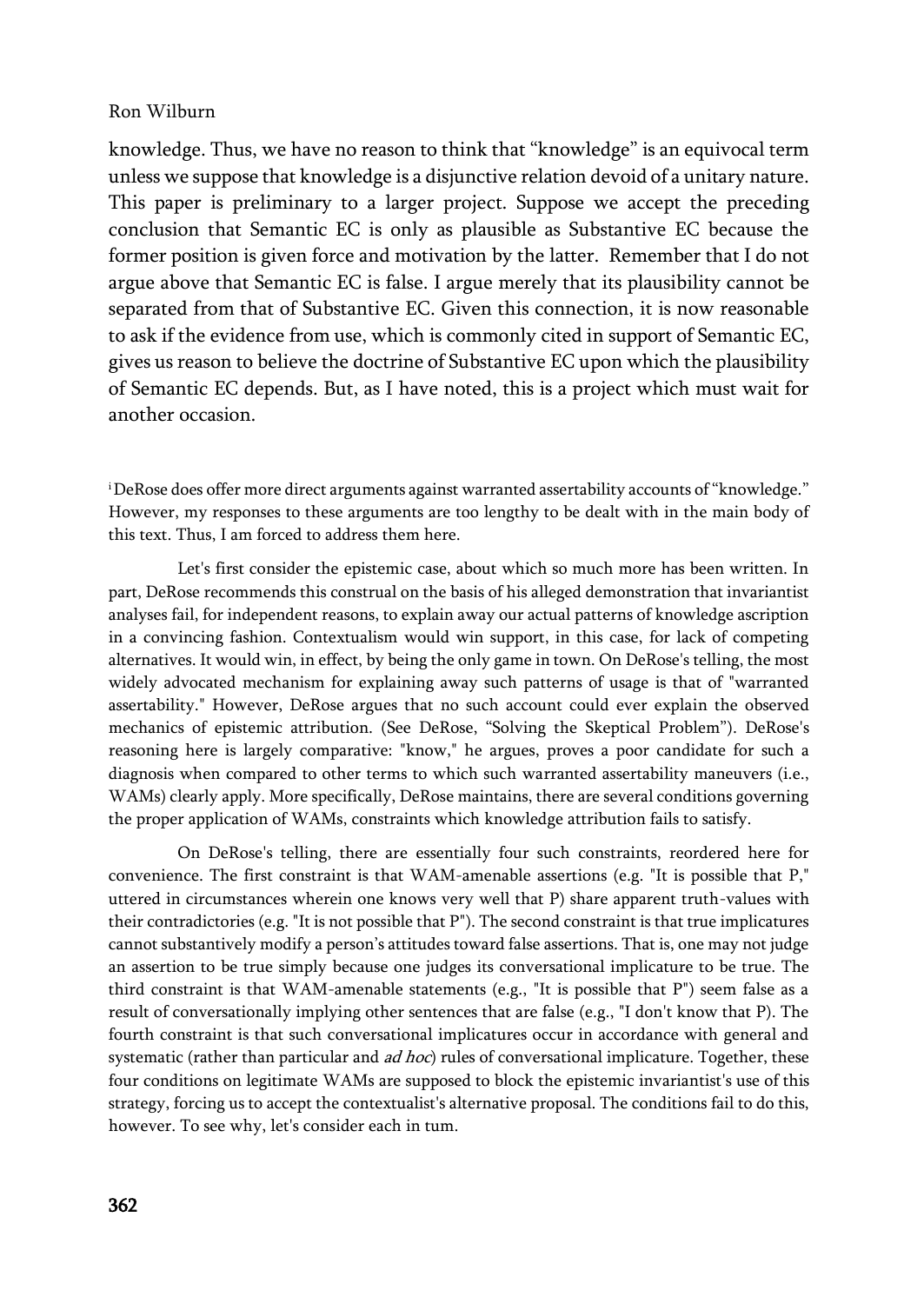The first constraint on WAM-amenable assertions, again, is that they share apparent truth-values with their contradictories. Thus, if P seems false by virtue of a false implicature in a given conversational context, so must not-P. DeRose seemingly presumes here that it is only when this occurs that we have good reason to suspect the occurrence of a genuine semantic pathology, as it were, requiring an exotic WAM-type explanation rather than a much more mundane account in terms of context-variant meaning. Arguments using this first constraint fail to disqualify knowledge WAMs, however, since the invariantist can easily describe the relevant cases as ones in which the constraint is met. Consider an example of philosophical dialectic that fairly represents the manner in which skeptical scenarios are actually introduced. A student is asked, in a prosaic conversational setting, if she knows that she has hands (P). She replies in the affirmative, only to be confronted by a skeptical scenario (e.g., brains in vats or whatnot). How should we view what transpires next? On DeRose's account, the situation must be one in which the meaning of the question "Do you know that P?" changes from one context to the next. In the prosaic setting, the looser standards in play render her response "I know that P" seemingly true, and her alternative possible response "I don't know that P" seemingly false. In the skeptical context, the higher standards in play render her response "I know that P" seemingly false and the alternative response "I don't know that P" seemingly true. Thus, if we assume, with the contextualist, that the meaning of "know" shifts with conversational context, DeRose is correct: there is no context in which both "I know that P" and "I don't know that P" strike us as simultaneously true (or false). However, the invariantist can easily describe this case as one in which we are so inclined to view these claims as simultaneously true (or false). On this alternative description, the ordinary claim to know that P seems true until challenged by the citation of a skeptical scenario, at which point its appearance of truth fades and one is forced to recognize its falsity. The assertion of knowledge remains constant across contexts; all that changes is the depth of reflection with which we challenge it. The central difference between this account and DeRose's is the following: because content is no longer assumed to be determined by context, the seeming truth-values of claims can be contrasted and compared across contexts and not merely within them. The seeming falsity of a person's claim to know that P (in the face of skeptical scenarios) can be contrasted and compared with the seeming falsity of a person's claim to not know that P (in prosaic settings). Thus, DeRose's use of his first constraint against invariantist accounts of knowledge WAMs fails by virtue of its essential circularity: his argument is only effective on the prior assumption that contextualism is true.

The second constraint, again, is that true implicatures cannot substantively modify a person's attitudes toward false assertions. That is, one may not judge a false assertion to be true simply because one judges one or more of its conversational implicatures to be true. For how, DeRose asks, could a true implicature substantively modify our attitude toward a false assertion? For, except where we engage in special practices of misdirection, like irony or hyperbole, don't we want to avoid falsehood both in what we implicate and (especially!) in what we actually say?

Like the first constraint, however, this second constraint also fails to disqualify the invariantist's appeals to knowledge WAMs as a resource with which to avoid the need for contextualist analysis, even if this is for reasons less drastic than the threat of argumentative circularity. Jessica Brown notes in detail that it is a strategic commonplace in the philosophy of language to maintain that false utterances can seem true as a result of conveying pragmatically true consequences. (Jessica Brown, "Contextualism and Warranted Assertibility Manoeuvres," Philosophical Studies 130, 3 (1996)): 407 – 435). Along more prosaic lines, it is easy to articulate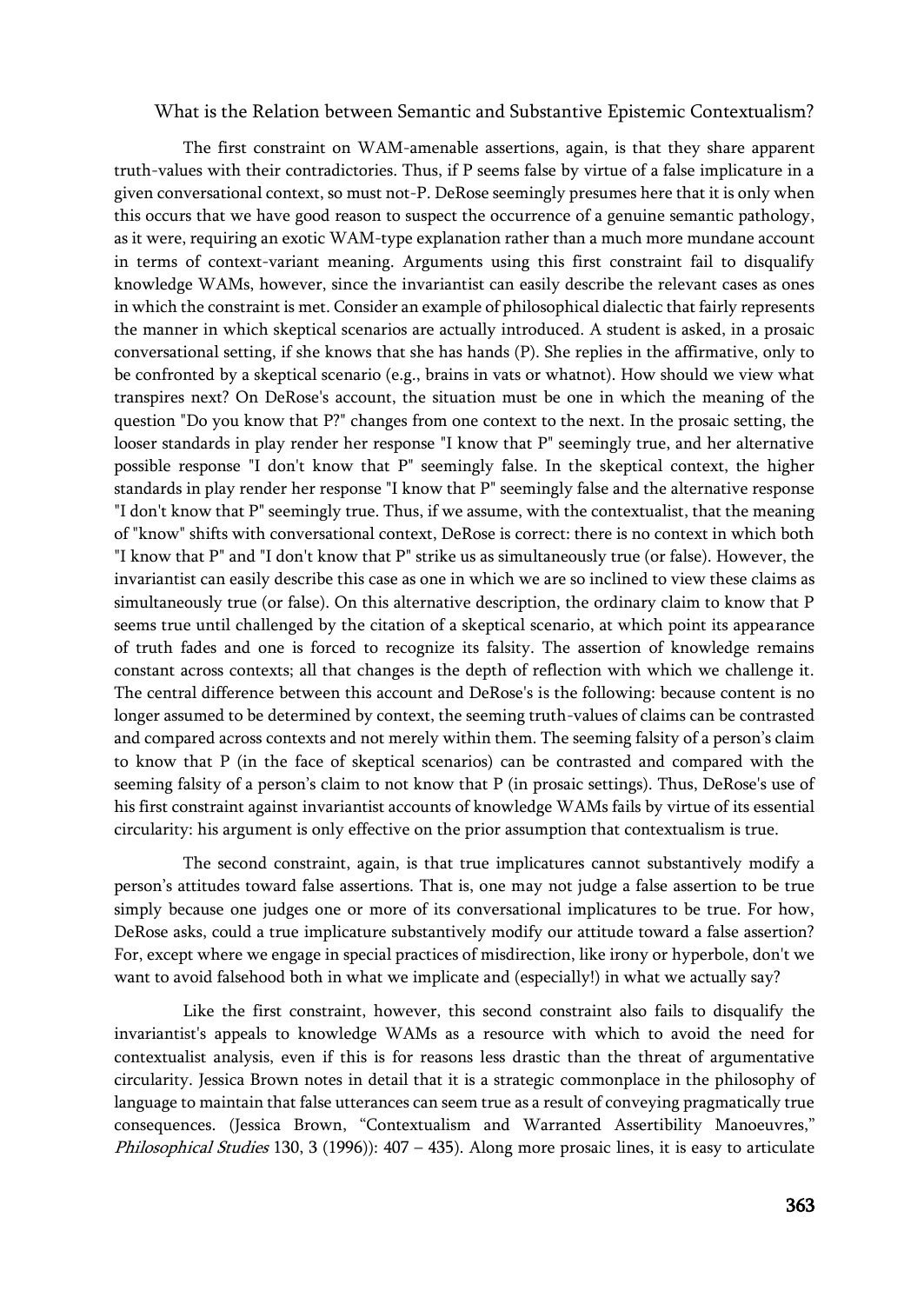ordinary examples of how a person's rush to judgment leads one to judge a false proposition true because the situation at hand turns a person's focus to a true conversational implicature.

The third constraint, clearly presupposed by the first and second above, is that WAMamenable assertions only seem true (or false) because they conversationally imply other propositions that actually are true (or false). This constraint, however, gives DeRose no critical pause. Unger's skeptical invariantism is easily supplemented with a WAM-type theory of mechanism, on which "know" is a term which conversational conventions allow us to positively employ even though their hyper-stringent conditions of application are seldom, if ever, met. For example, we may falsely judge speakers to know propositions only because of said propositions' true conversational implicatures concerning warranted belief and action. The fourth constraint, again, is that such conversational implicatures occur in accordance with general and systematic (rather particular and ad hoc) rules of conversational implicature. DeRose warns against the use of "bare" WAMs, which purport to explain away problematic intuitions of truth or falsehood without further explaining why true assertions are unwarranted, or false ones are warranted. At first sight, DeRose suggests, this demand for general explanation may seem to be met by Unger's account. The crux of Unger's account, after all, is an Absolute Term Rule (ATR), according to which "know" is a member of a wide class of terms (e.g., "flat," "straight," "empty"), which conversational conventions allow us to positively employ even though their hyper-stringent conditions of application are seldom, if ever, met. But this assessment, DeRose maintains, is premature. For, even though ATR applies ''to a very wide stretch of ordinary language," it does not satisfy the generality constraint as thoroughly as do the conversational implicature rules governing other sentences to which WAM strategies are more clearly appropriate. In particular, it stands in contrast to Grice's "Assert the Stronger" rule, which dictates that, prima facie, speakers should assert the stronger of two claims when they are in a position to assert both. In contrast to the absolute term principle, this rule is language-wide in its application and clearly supported by numerous non-problematic cases. The consequence of this failure, DeRose maintains, is a significant motivational blow to absolute term principle-based invariantist accounts. For, "by not utilizing a thoroughly general rule which has clearly correct applications [like the "Assert the Stronger" principle] the Unger of lgnorance loses a lot of leverage in advocating his view." (See DeRose, The Case for Contextualism, 125). DeRose's criticism here is that ATR-based invariantism suffers for lack of a fully general theoretical justification. Perhaps its error-theoretic implications would be acceptable if they were inevitable concomitants of some fundamental and language-wide maxim of conversational implicature. The "Assert the Stronger" rule is such a principle, applying far and wide across all the statements of our language. But the Absolute Term rule has no such authority. Although applying across a wide selection of absolute terms, it presumably fails to reflect any central facts concerning the fundamental point and purpose of conversational exchange. Thus, concludes DeRose, "it's difficult to see where the pressure to accept a demanding invariantist account will come from," since a general contextualist account of allegedly 'absolute' terms is available which avoids systematic falsehood" (See Derose, The Case for Contextualism, 125). Contextualism avoids error theory; and in so doing, it proves itself to be the more elegant and intuitive option.

We would do well, however, to question whether the generality of ATR really does suffer in comparison to that of the "Assert the Stronger" maxim? I suggest that it does not, and that this is clear once we look critically at the latter principle. There are two things that DeRose's could mean in claiming that the "Assert the Stronger" rule is more general than the Absolute Term Rule.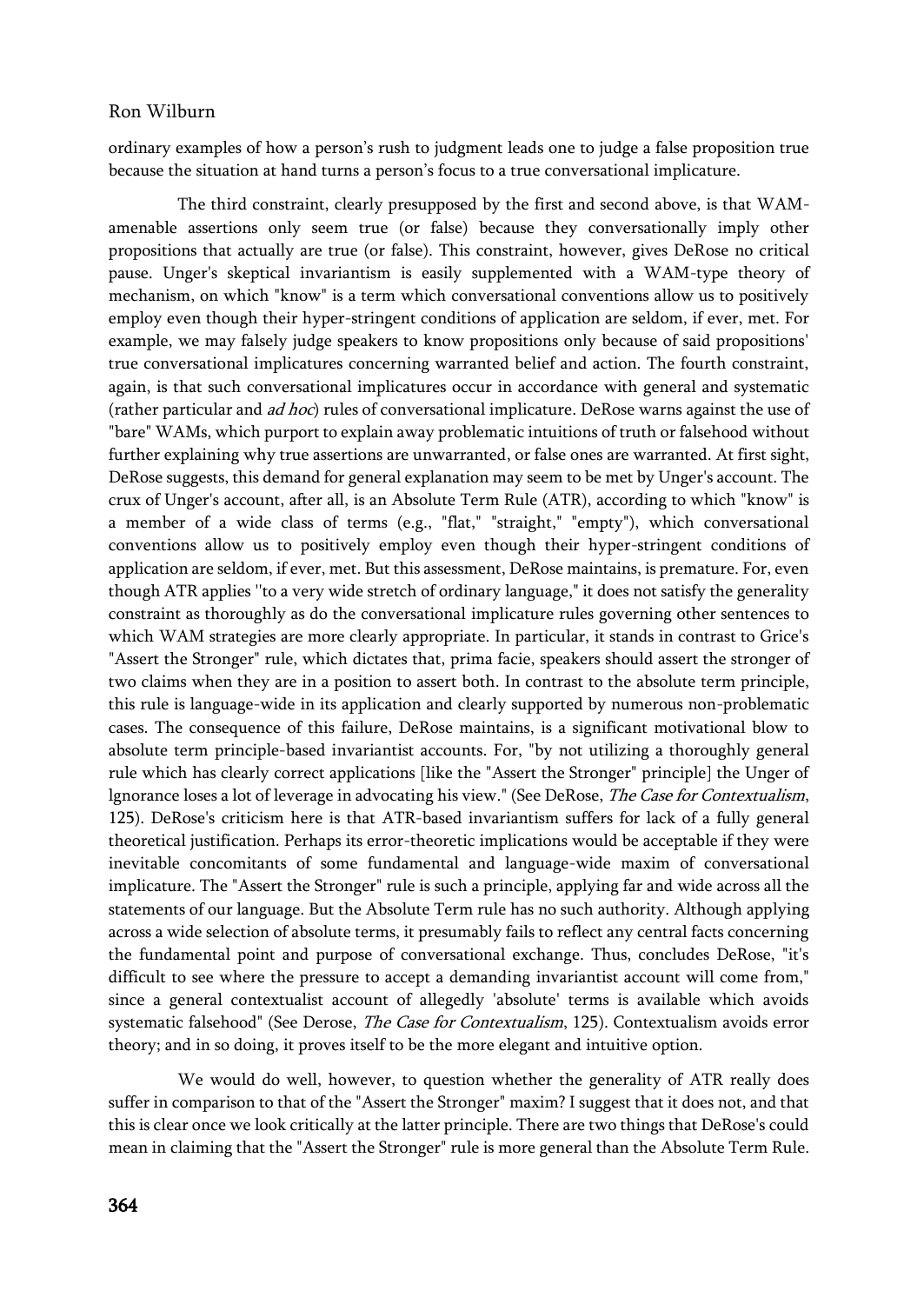The first is that the "Assert the Stronger" rule potentially applies to vastly more declarative sentences of natural language than does the AT rule, since the latter applies only to sentences containing "absolute" terms. The second is that the "Assert the Stronger" rule proves more inviolate in the specific cases where it is pertinent than the AT rule proves to be in the specific cases where it is pertinent. On this second reading, the former rule is more "general" than the latter rule in the sense of being more likely to trump other rules of implicature that may also apply. This would make the former rule's imperative to assert the stronger of available claims less susceptible (than the latter's imperative to use absolute terms in pragmatically approximate ways) to being overridden by conflicting applicable rules of conversational implicature and use.

Of these two readings of DeRose's claim that the "Assert the Stronger" rule is the more general principle, however, neither is particularly useful to his purposes. The first is of little use for being beside the point. The relevant sense in which the generality of a principle of conversational constraint might render it an effective player in warranted assertability arguments must surely regard its propensity to win out over alternative rules, not its mere availability to being raised for consideration. The second reading of DeRose's comparative claim is of little use to DeRose simply because it is implausible. This is because numerous conversational situations regularly obtain in which the very last thing a speaker is expected to do is abide by the "Assert the Stronger" rule. The situations at issue here are not restricted to those created by the usual suspects (e.g., rhetorical devices such as irony and sarcasm) (See Grice, Logic and Conversation, 34). These cases appear often enough to merit counter-examples status. However, we do not need to focus on instances in which understatement functions quite so closely to the surface of our talk. More interesting cases include bureaucratic and diplomatic conversational exchange. Think of pronouncements by policy Czars and administrators, such as American Federal Reserve Board chairman Alan Greenspan, who once famously uttered, "The developing protectionism regarding trade and our reluctance to place fiscal policy on a more sustainable path are threatening what may well be our most valued policy asset: the increased flexibility of our economy, which has fostered our extraordinary resilience to shocks." (Alan Greenspan, "Opening Remarks," in The Greenspan Era: Lessons for the Future (Federal Reserve Bank of Kansas City, Kansas City, Mo., 2005), 8) Such utterances are crafted to violate the "Assert the Stronger Rule" in an intentional, indeed a practiced, fashion. Understatement and lack of specificity are here willfully employed as impediments to univocal interpretation. This is to keep such utterances from unduly influencing the phenomena they concern, as when one does not want a person's predicted policy actions to be effectively priced into the economy. Alternatively, think of instances of diplomatic exchange, which also often stand in direct reproach toward any supposed language-wide imperative to assert the stronger of available claims. In these cases, yet again, the effectiveness of an exchange is likely to be no less subordinate to other imperatives than to the "Assert the Stronger" rule, e.g., the imperatives to display silence, reticence, respect for elders, and to generally leave egos unharmed. More intricately, diplomatic proclamations may be crafted, not to the end of providing maximum possible information by "asserting the stronger," but to the end of understating known facts and decisions in order to gauge reactions and vet possibilities in advance.

These complications should at least make us wary of DeRose's presupposition that the "Assert the Stronger" rule serves as a shining exemplar of a "fully general" rule of conversational implicature, against which the AT rule must invariably suffer by comparison. To this extent, DeRose has not provided a convincing case for his contention that knowledge claims are not